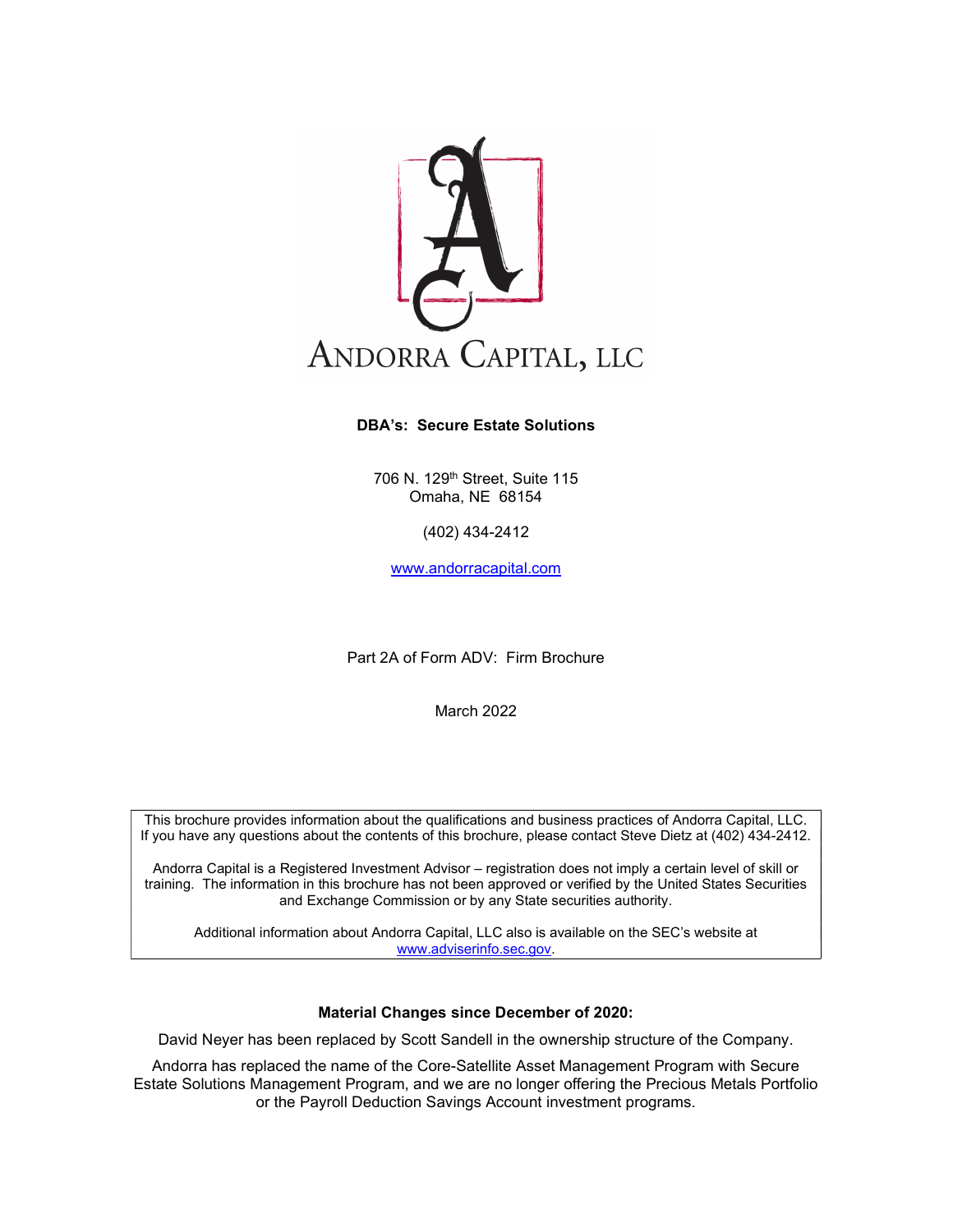# TABLE OF CONTENTS

| <b>Advisory Business</b>                                                                                                                                                                                                                                      | 3  |
|---------------------------------------------------------------------------------------------------------------------------------------------------------------------------------------------------------------------------------------------------------------|----|
| Fees and Compensation<br><u>and the state of the state of the state of the state of the state of the state of the state of the state of the state of the state of the state of the state of the state of the state of the state of the state of the state</u> | 5  |
| Performance Based Fees and Side-by-Side Management Network Channel Control Channel Channel Channel Channel Cha                                                                                                                                                | 5  |
| <b>Types of Clients</b><br><u>and the state of the state of the state of the state of the state of the state of the state of the state of th</u>                                                                                                              | 5  |
| Methods of Analysis, Investment Strategies, and Risk of Loss                                                                                                                                                                                                  | 6  |
| Disciplinary Information <b>Discrete Authority Control</b> Property and Control Property Control Property and Control P                                                                                                                                       | 8  |
| Other Financial Industry Activities and Affiliations                                                                                                                                                                                                          | 8  |
| <u> 1989 - Johann Barbara, martxa alemaniar a</u><br><b>Conflicts of Interest</b>                                                                                                                                                                             | 8  |
| Code of Ethics, Participation or Interest in Client Transactions, and Personal Trading                                                                                                                                                                        | 11 |
| <b>Brokerage Practices</b>                                                                                                                                                                                                                                    | 11 |
| Review of Accounts                                                                                                                                                                                                                                            | 12 |
| <b>Client Referrals and Other Compensation</b>                                                                                                                                                                                                                | 12 |
| Custody                                                                                                                                                                                                                                                       | 13 |
| Investment Discretion                                                                                                                                                                                                                                         | 13 |
| Voting Client Securities <b>Manual Accord Contract Contract Contract Contract Contract Contract Contract Contract Contract Contract Contract Contract Contract Contract Contract Contract Contract Contract Contract Contract Co</b>                          | 14 |
| <b>Financial Information</b>                                                                                                                                                                                                                                  | 14 |
| Requirements for State-Registered Advisors                                                                                                                                                                                                                    | 15 |
| <b>Formal Education and Business Background</b>                                                                                                                                                                                                               | 15 |
|                                                                                                                                                                                                                                                               |    |
|                                                                                                                                                                                                                                                               |    |

| Part 2B - Supplemental Information |  |
|------------------------------------|--|
|                                    |  |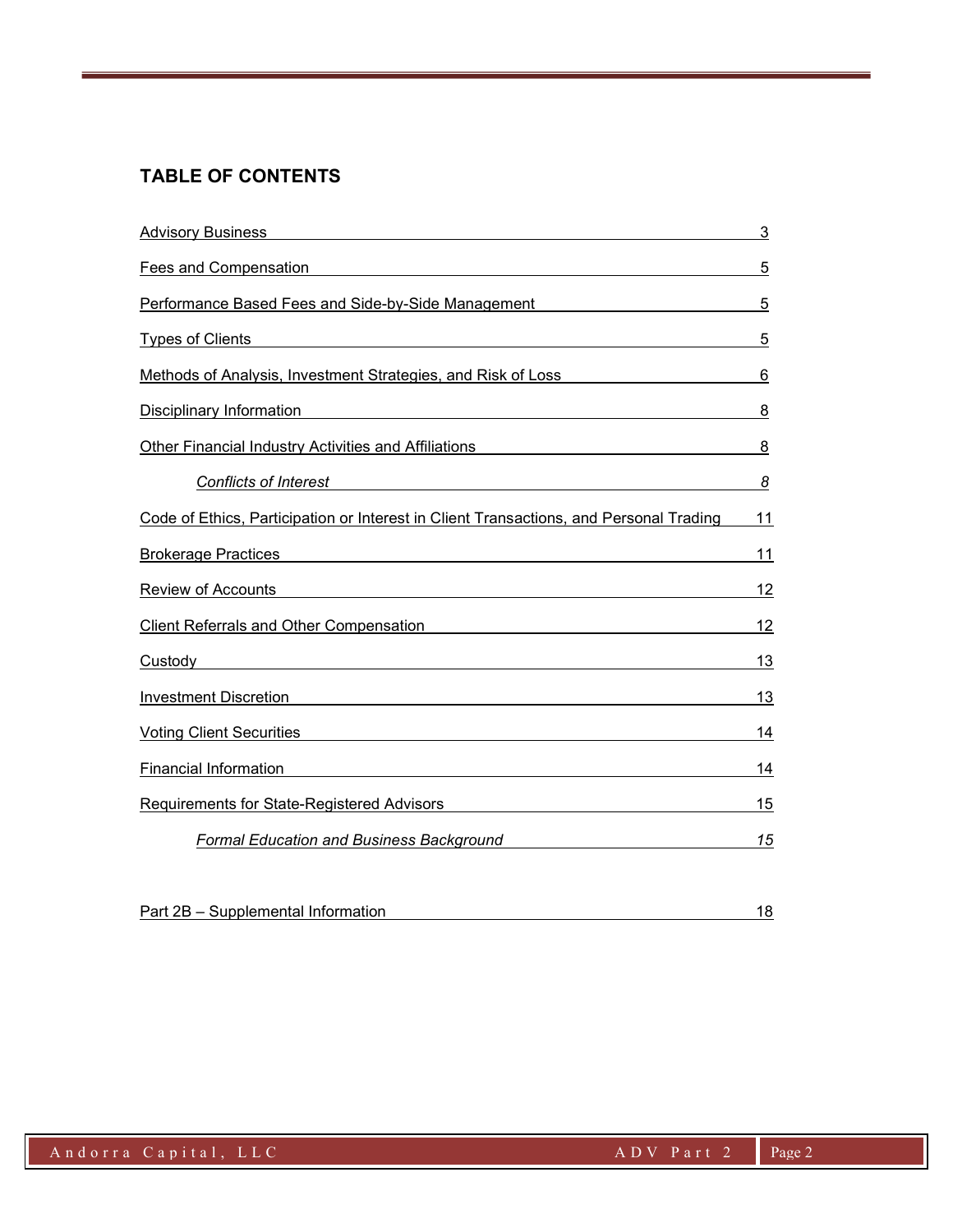## Advisory Business

The Principals of Andorra Capital, LLC are Steve Dietz, Greyson Geiler, and Scott Sandell. The company was formed in 2003. Steve Dietz serves as the company's Designated Compliance Officer (DCO). Their educational background and employment history may be found under the section titled Requirements for State-Registered Advisors.

Andorra Capital currently oversees two non-principal Investment Advisor Representatives (IARs): Ken Beukenhorst and Dave Neyer. Their background information may also be found here under the section titled Requirements for State-Registered Advisors.

At this time, only Greyson, Scott, Ken, and Steve are handling customer accounts. They are therefore highlighted in Part 2B – Supplemental Information – at the end of this document.

Andorra Capital, LLC may be referred to herein as Andorra Capital, Andorra, or the Company.

Andorra Capital owns the trademark Secure Estate Solutions in the State of Nebraska. SES Services, LLC, owned by Scott and Greyson, own the Secure Estate Solutions trademark in Arizona. Andorra Capital may therefore do-business-as Secure Estate Solutions in AZ & NE.

Steve Dietz is concurrently employed by David Fiala, Ltd. (d.b.a. FuturesOne), a futures and futures options introducing broker. FuturesOne is the most common namesake of that company and will be used primarily throughout this document. Steve also holds a Life and Annuities license which is currently held with Sagicor.

Greyson Geiler and Scott Sandell concurrently handle customer business through SES Services, LLC (SES) (d.b.a. Secure Estate Solutions), an insurance agency in Arizona. These names may be used interchangeably throughout this document. Insurance is offered through Secure Estate Solutions. Investment advice is offered through Andorra Capital. We are in the process of cobranding our activities under the shared trademark name Secure Estate Solutions.

| <b>Steve Dietz</b><br>Andorra Capital, Principal, DCO, & Investment Advisor Representative<br>Life & Annuity Exam license.    | Omaha, NE      |
|-------------------------------------------------------------------------------------------------------------------------------|----------------|
| <b>Ken Beukenhorst</b><br>Investment Advisor Representative                                                                   | Omaha, NE      |
| <b>Greyson Geiler</b><br>Andorra Capital, Principal & Investment Advisor Representative<br>Secure Estate Solutions, Principal | Scottsdale, AZ |
| <b>Scott Sandell</b><br>Andorra Capital, Principal & Investment Advisor Representative<br>Secure Estate Solutions, Principal  | Scottsdale, AZ |

#### Nature of Business

At this time, Andorra's investment advisory services are primarily catered towards the asset management of individual investors. As a general statement, we offer the Secure Estate Solutions Management Program and the Relative Strength Equities Program – though the latter may be incorporated into a core-satellite strategy. The Secure Estate Solutions Management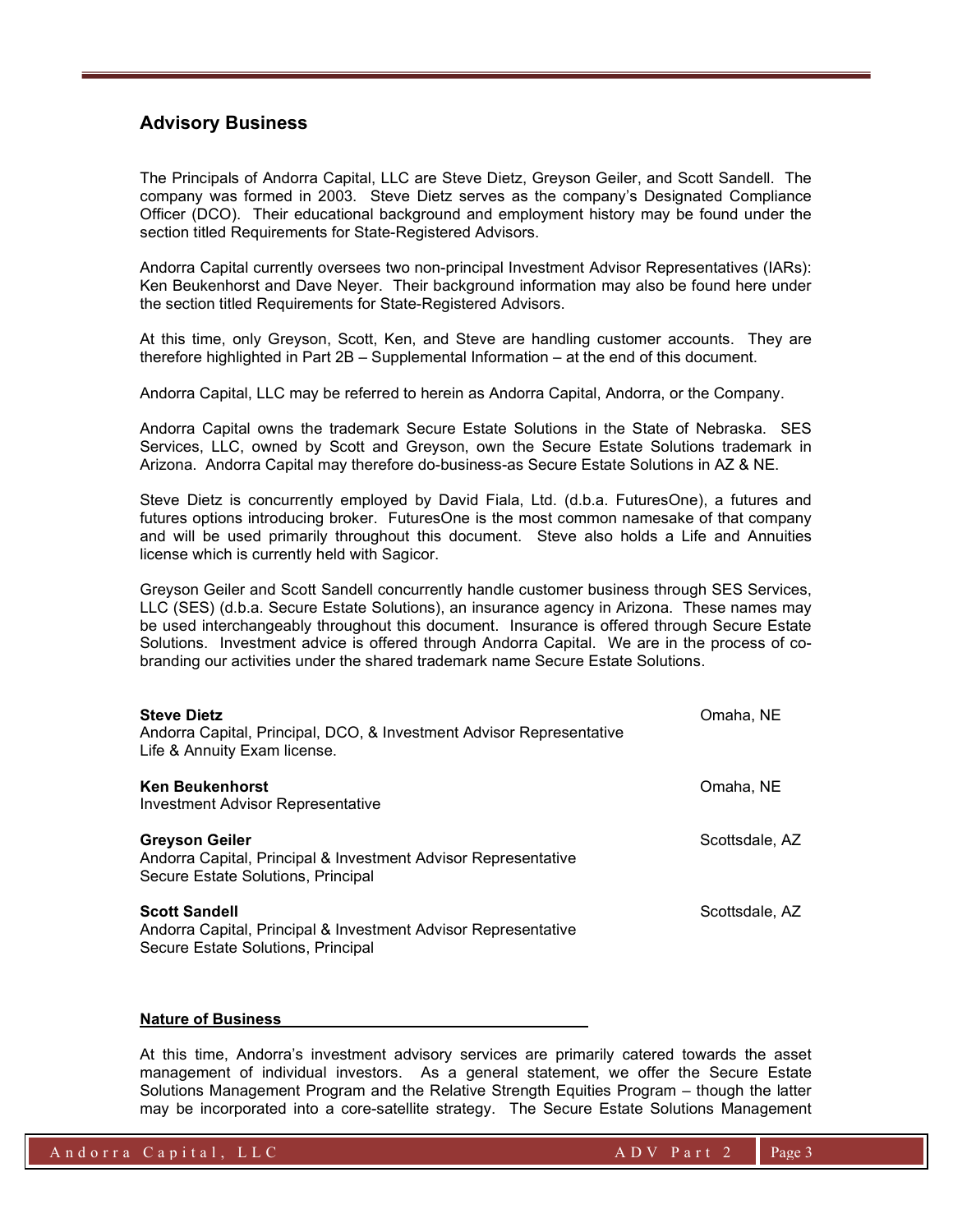Program is a total wealth approach, while the Relative Strength Equities program is an actively managed stock/ETF selection program. Prior to entering into either program, prospective clients will be asked to complete a suitability form in order to ensure these investment strategies align with their investment needs. With any investment comes the risk of loss, and clients should be prepared to handle the burden of loss should it occur.

The Secure Estate Solutions Management Program offers a fair degree of flexibility in adapting to individual investors' needs. The Relative Strength Equities program, run by Ken Beukenhorst, is based on the Dorsey/Write approach to investing. As a stand-alone program, there can be some flexibility in terms and types of exposure, but it is an actively managed investment program, not passive.

#### Please see the section titled Methods of Analysis, Investment Strategies, and Risk of Loss on pages 6 & 7 for further information on these investment programs.

As of December 30, 2021, assets under Andorra Capital totaled \$30.9M across 273 accounts, 180 separate clients, and 153 households. All accounts are discretionary.

At this time, Andorra Capital only handles accounts through TD Ameritrade. As custodian, TD Ameritrade sends monthly account statements to our clients. This institutional advisory relationship allows for the direct billing of management fees and the execution of bunched trade transactions when deemed necessary. There is no specific fee for these services. Andorra does not enter into wrap fee or 12b-1 fee agreements, nor would TD Ameritrade's institutional platform allow us to conduct transactions with such arrangements in place. Furthermore, we do not have in place any soft-dollar arrangements with TD Ameritrade.

At this time, Andorra Capital only accepts discretionary accounts. While clients will always maintain the right and the ability to trade and manage their account outside of advised transactions, we do not wish to take upon the responsibilities and liabilities associated with placing directed or contingency orders on behalf of individual investors.

Andorra's advisory agreement allows for discretionary investment in publicly traded companies listed on exchanges accessible through TD Ameritrade. Any investments in private companies or private placements are to be conducted under separate situational agreements.

Andorra Capital does not hold itself out to the public as a financial planner. However, individual IAR's may, and do, hold themselves out to the public as financial planners. As supervised persons of Andorra Capital, the company must provide a reasonable amount of oversight to their financial planning activities. Fees for these financial planning services are considered to be included in the percent-of-asset charges levied through Andorra Capital. Thus, there is no specific fee for financial planning services. Properly licensed representatives may also receive commissions on insurance/annuity products they place with their clients. Commission structures vary between products, but most have a percent-of-assets-placed component. These commissions are paid by the insurance/annuity underwriters to the insurance agency SES Services, LLC – which in turn passes commissions on to the agent. There is no specific fee for financial planning services attached to the placement of insurance/annuity products into a client's portfolio, nor can SES charge separate additional fees for financial planning services.

To date, Andorra does not actively advertise to the public at large. The company does however maintain a website: www.andorracapital.com.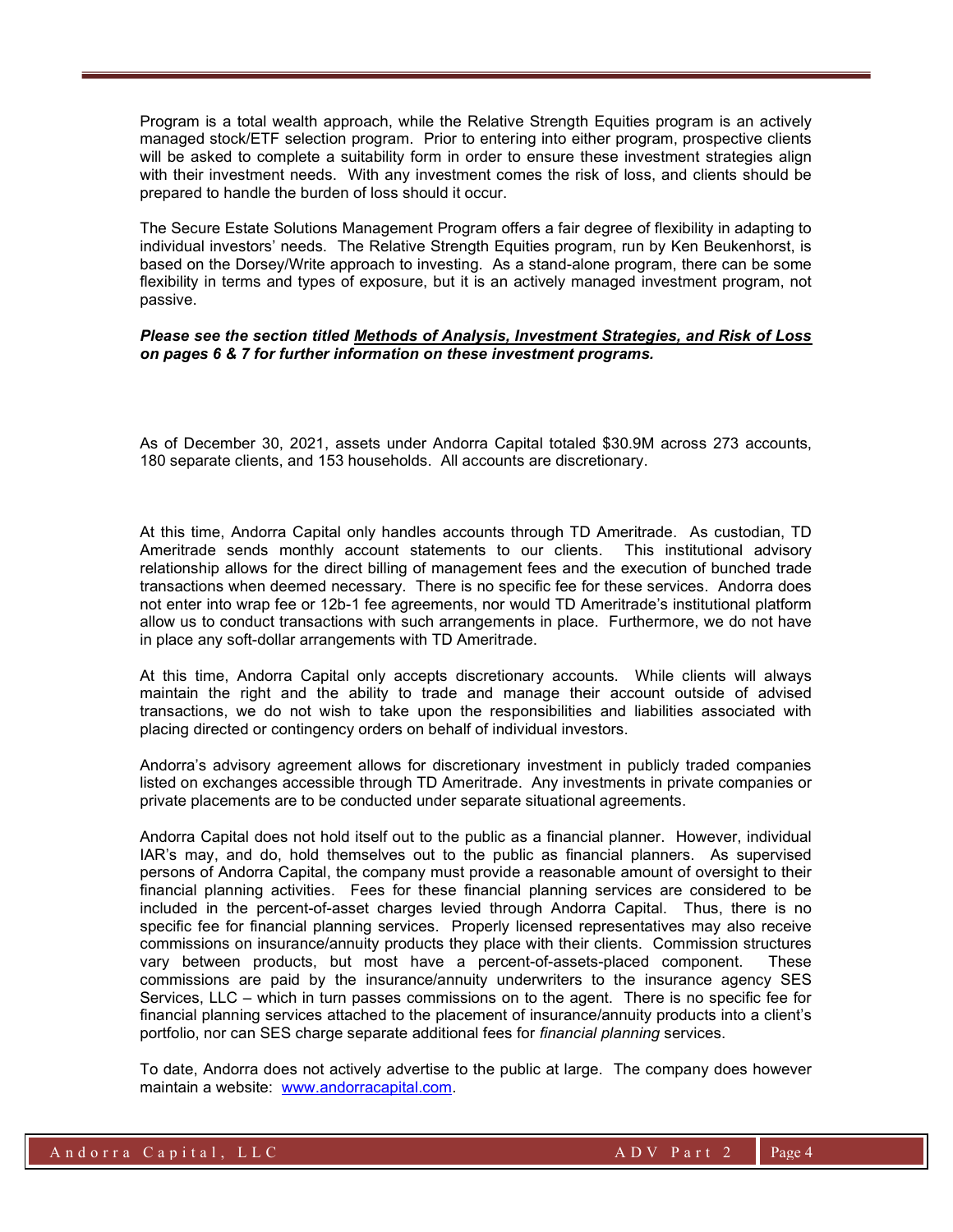## Fees and Compensation

Andorra Capital charges annual advisory fees according to the schedules below. Annual fees are charged quarterly, in arrears. This fee is deducted directly from the account held with TD Ameritrade, is reflected in their statements, and notice of the charge is emailed to the client by TD Ameritrade at the time the charge is made. Separately, Andorra mails a notice of each management fee transaction directly to each client.

Andorra Capital has not entered into any wrap fee or 12b-1 fee arrangements. This fee schedule is separate from any fees which may be charged within a fund and are not inclusive of any trading commissions which may be charged by TD Ameritrade.

In the case of varying fee levels based upon asset levels, the percentage per annum is applied only to client assets held at TD Ameritrade, and total assets are calculated in a cumulative fashion. For example: Mr. & Mrs. Smith each have IRA accounts with \$100k in them; they also have a joint trust with rights of survivorship with \$300k; under the Secure Estate Solutions Management Program, Andorra will charge the Smiths 1%/year on the aggregate \$500k (NOT 1.25% on the first \$250k and then 1.00% on the next \$250k).

Fees may be negotiable at the sole discretion of Andorra Capital. Discounted fees may be offered to "friends and family." Otherwise, an arm's length agreement may be struck on a caseby-case basis. Further, situations may arise where a fixed fee may be agreed upon.

#### Secure Estate Solutions Management Program

 \$ 50,000 - 250,000 1.25% per annum \$250,000 - 2,000,000 1.000 1.000 1.000 1.000 1.000 per annum >\$2,000,000 0.75% per annum

#### Relative Strength Equities Management Program

All Accounts: 1.50% per annum

## Performance Based Fees and Side-by-Side Management

Andorra Capital does not maintain any performance-based fee contracts.

## Types of Clients

Andorra Capital primarily advises only clients who would be classified as Individuals at this time. This may include trust and business accounts. We are not handling any "institutional" accounts at this time (i.e. funds or pension plans).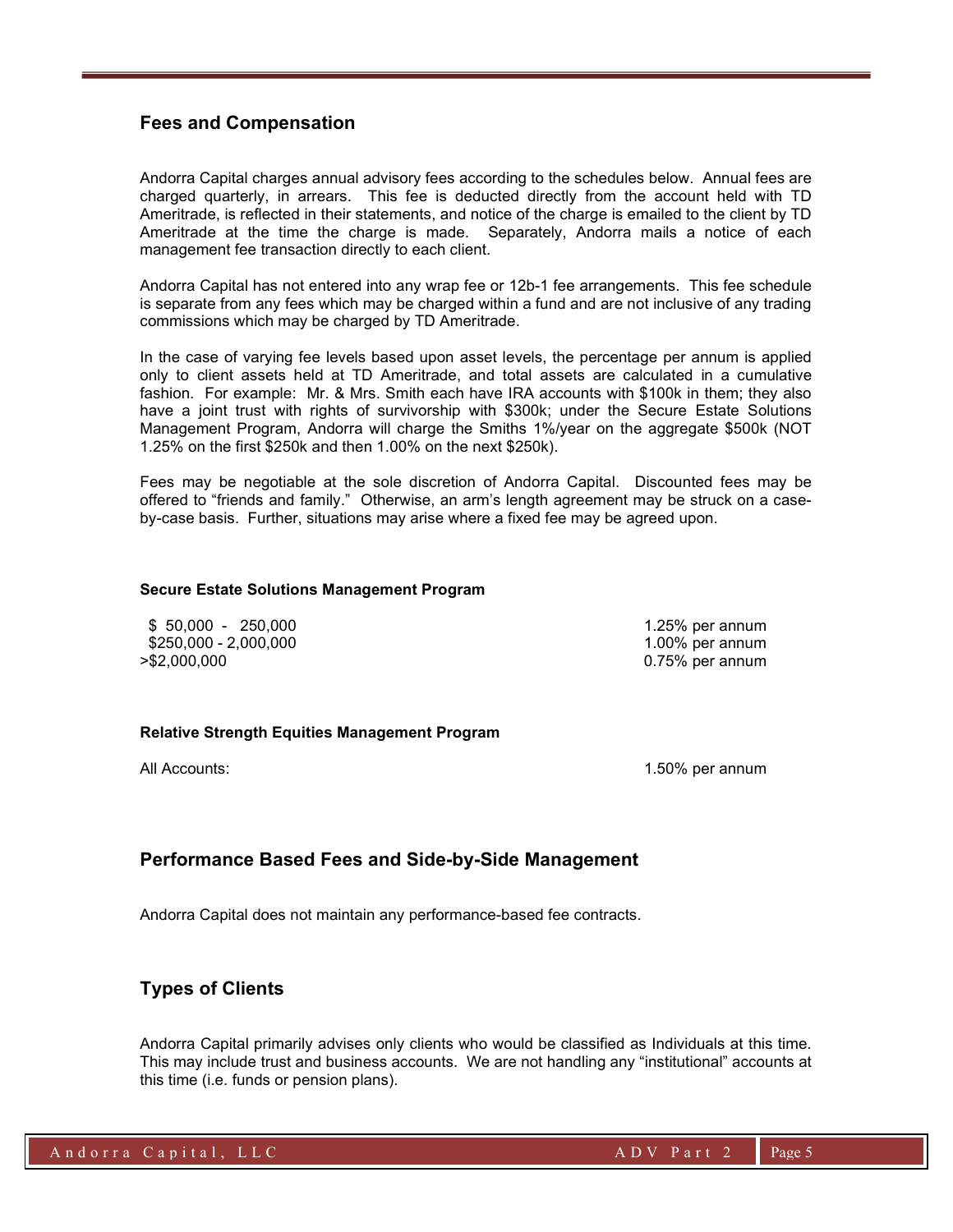## Methods of Analysis, Investment Strategies, and Risk of Loss

Broadly speaking, all of the representatives under Andorra Capital utilize the "core-satellite" view in assessing an investor's needs. For example, the "core" of a portfolio could be built upon income, safety, or growth. From there, the investor may want to add directed investments into more specific "satellites," such as precious metals or biotech stocks.

Ken Beukenhorst oversees an actively managed investment program based upon the Dorsey/Wright method of investing in stocks and exchange traded funds. This strategy may be utilized as a "core" growth strategy, or as a "satellite" to a more passive core strategy.

Prospective clients will be asked to complete a suitability form in order to evaluate how to best-fit these strategies with their investment needs. Prospective clients should be aware that with any investment comes the risk of loss, and clients should be prepared to bear the burden of loss should it occur. Further details are offered below:

#### Secure Estate Solutions Management Program

Greyson Geiler and Scott Sandell are affiliated with both Andorra Capital, LLC and the insurance company SES Services, LLC; and together they oversee the Secure Estate Solutions Management Program, which is based upon the core-satellite approach to portfolio construction. To date, they have found the primary application of the core-satellite approach to be the utilization of fixed-indexed annuity products (FIA's) to create a stable portfolio "core," with "satellite" strategies adding or reducing exposure to various segments of the marketplace. It should be noted, the use of an FIA as the "core" is not a requirement of this strategy. The "core" could just as easily be a straight income portfolio or a growth portfolio. The Secure Estate Solutions Management Program is a catch-all phrase, as portfolios are individually constructed to suit differing client's needs. Greyson and Scott possess diverse educational and professional backgrounds, making them uniquely qualified to offer advice relating to a broad spectrum of investment needs. They oversee complete wealth management, including retirement planning, college planning, tax planning, succession planning, insurance, mortgages, and alternative forms of investment. This core-satellite approach is a portfolio philosophy that combines the best of modern portfolio theory with real-world investment needs – offering capital preservation, the potential for outperformance, the hedging of risk, or increased income.

The core-satellite approach to investment is extremely individualized in nature. Modern portfolio theory seeks to find the proper relationship between risk and return – which may differ greatly between individual investors. Therefore, there is no guarantee one client's portfolio under this program will be remotely similar to another's, yet alone perform in a similar fashion. A key component of modern portfolio theory is diversification. The inherent risk of this approach is systemic risk, which is virtually impossible to diversify away. The use of equity-indexed annuities aims to account for this risk, but it comes at the expense of forfeiting a portion of stock market upside potential. Further, there is no guarantee that a portfolio diversified by way of an equity index will outperform a portfolio designed around a limited number of targeted investments.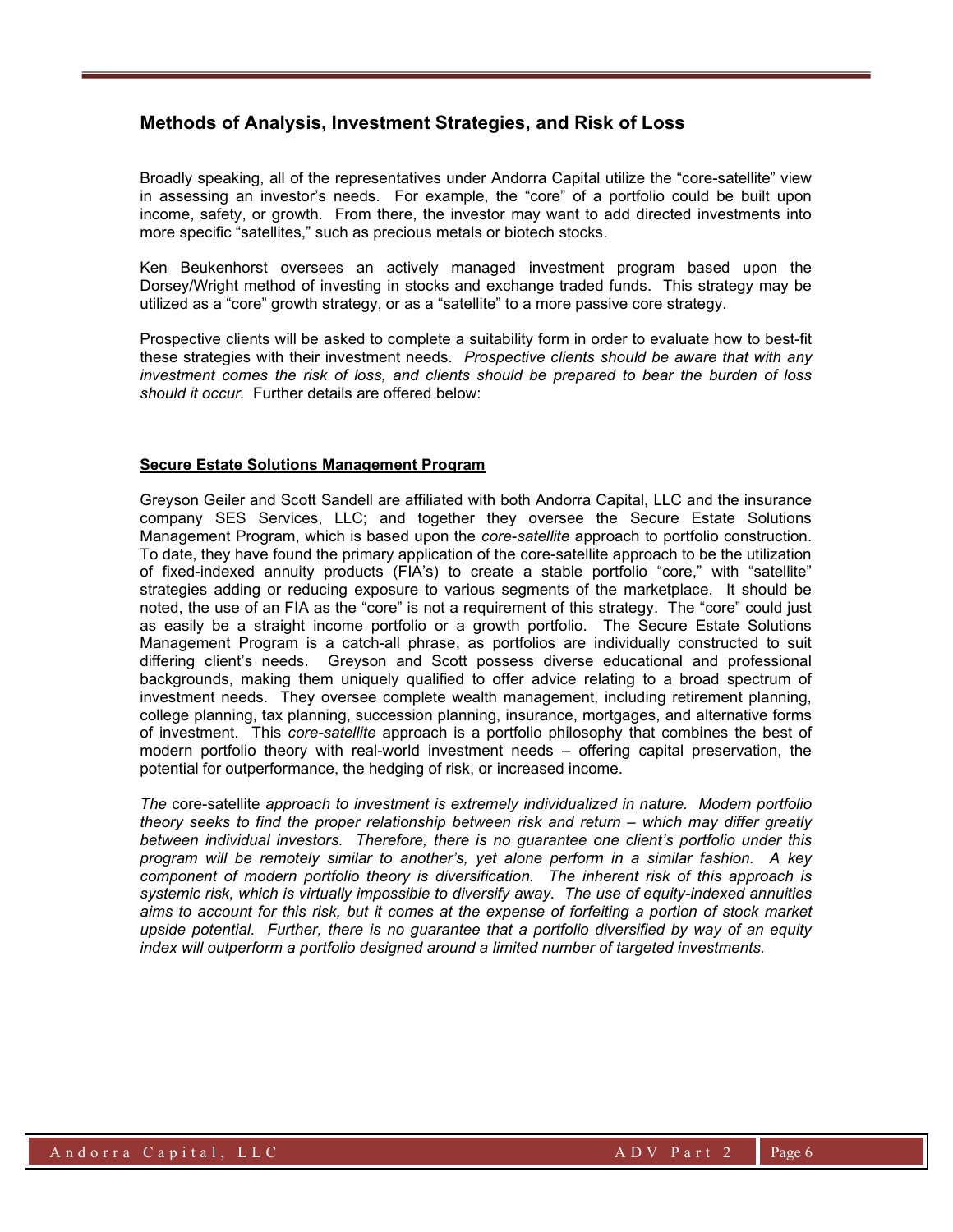#### Relative Strength Equities Management Program

Ken Beukenhorst heads up the Relative Strength Equities Management Program. Ken is a follower of the Dorsey/Wright approach to investing. Dorsey/Wright's method is technical in nature and is based upon point & figure charting techniques. The Dorsey/Wright discipline is considered a "top-down" approach to investing: Identify whether to take an offensive or defensive posture based on broad market indicators, identify which market sectors are in favor, and invest in individual stocks that are the leaders of those sectors.

The most important consideration of this technique is to determine whether to take an offensive or defensive posture in the markets. When on defense, one protects or exits existing positions. When on offense, account assets are deployed. This approach strongly believes that avoiding severe losses is the most important aspect of long-term performance.

Relative Strength plays the next most important role. Buying individual stocks in an oversold sector – where the Relative Strength Index (RSI) has just turned positive on the stock and the RSI is still in oversold territory in a sector that should perform well with the broader market – has shown a higher probability of identifying stocks which will outperform the market as a whole.

Position size is based on standard point & figure chart calculations, risking a maximum of 1% of a client's total equity on any one position. Given a \$100,000 account, if a clear point and figure stop on a position is 5 points away, then the correct position size would be 200 shares. This would theoretically place \$1,000 (or 1% of the account) at risk.

When choosing an individual equity for purchase, this approach looks for those stocks which exhibit at least a 1:2 risk to reward ratio. Given the above example, the equity with a 5 point stop loss would need at least a 10-point upside target to be considered for purchase. Upside targets are calculated through an internal proprietary formula based on point & figure "fundamentals." It is important to note that a larger risk reward ratio is not necessarily a good thing as it often implies that the stop-loss point is too close to allow the equity to perform within the daily ebb and flow of the market.

Ken may apply this strategy as a stand-alone portfolio or run it as a diversification "satellite" to a more passive "core" portfolio.

The Dorsey/Wright approach to investing is conceptual in nature. There is no guarantee that Ken's application of the method will match any other investor's application of similar approach. Further, one of the inherent risks of technical analysis is that market prices may fail to reach the measured objective of any specific technical approach.

---------- There is risk of loss associated with any investment strategy. ----------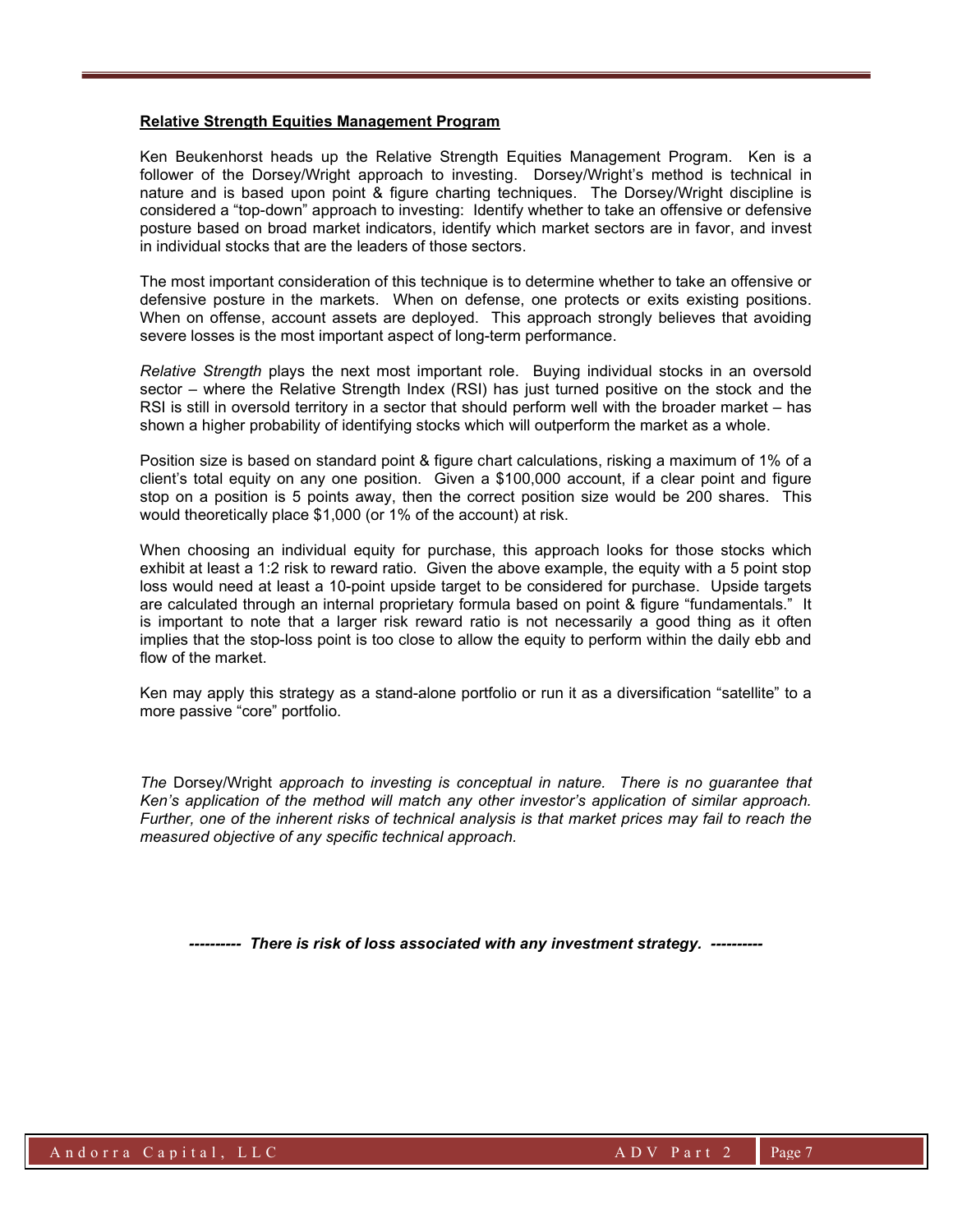## Disciplinary Information

Over the past 10 years to the present, there are no legal or disciplinary items to disclose regarding criminal actions, civil actions, regulatory actions, or self-regulatory organization proceedings directed towards Andorra Capital, LLC, its Principals, or Advisor Representatives.

### Other Financial Industry Activities and Affiliations

Steve Dietz is a Series 3 registered Associated Person of David Fiala, Ltd. (d.b.a. FuturesOne) in Lincoln NE. David Fiala, Ltd. maintains a Commodity Trading Advisor registration, though there are no active trading programs in place at this time. Steve has also passed the Life Insurance and Annuity exam.

Greyson Geiler is a principal of SES Services, LLC (d.b.a Secure Estate Solutions) in Scottsdale, AZ. Greyson holds insurance licenses in Life, Annuities, and Health. He is also a principal of Senior Tax Network, LLC which is part of the SES Services family of companies. Insurance is offered through Secure Estate Solutions. Investment advice is offered through Andorra Capital.

Scott Sandell is a principal of an insurance brokerage, SES Services, LLC in Scottsdale, AZ. Scott holds both individual and agency level insurance licenses in Life & Health and Property & Casualty. SES Services is a principal owner of Senior Tax Network, LLC in Scottsdale. Insurance is offered through SES, investment advice is offered through Andorra Capital.

Ken Beukenhorst is the sole-proprietor of Seeing Stars Ticket Exchange in Omaha, NE.

David Neyer is co-owner of a group of investment and rental properties in and around Milwaukee, WI. David also holds a real estate license.

#### Conflicts of Interest:

Andorra Capital does not offer insurance products. However, our Investment Advisor Representatives may also be insurance agents, and as such, may offer insurance products. Andorra Capital is not in a position to pass judgment on insurance products sold by our Investment Advisor Representatives. Clients of Andorra are not obligated to buy insurance products from our IAR's.

While Andorra Capital takes seriously our fiduciary responsibility to provide reasonable oversight of our Investment Advisor Representatives, Andorra does not itself hold ownership in any of the SES Services family of companies. Insurance is offered through SES Services, investment advice is offered through Andorra Capital. This separation of business entities is stated in writing on the SES website and in presentation materials; and is verbally explained to prospective clients. With that said, our IAR's are expected to act in the best interest of their clients in all investment advisory dealings. Exercising this fiduciary responsibility is a core tenement of the investment advisory industry.

Steve's activities as a futures broker are overseen by the National Futures Association (NFA), the regulatory arm of the Commodity Futures Trading Commission (CTFC). He is an Associated Person (AP) of David Fiala, Ltd. (d.b.a FuturesOne), an Introducing Broker (IB) of RJ O'Brien, who is a duly registered Futures Commission Merchant (FCM). As situations arise where a client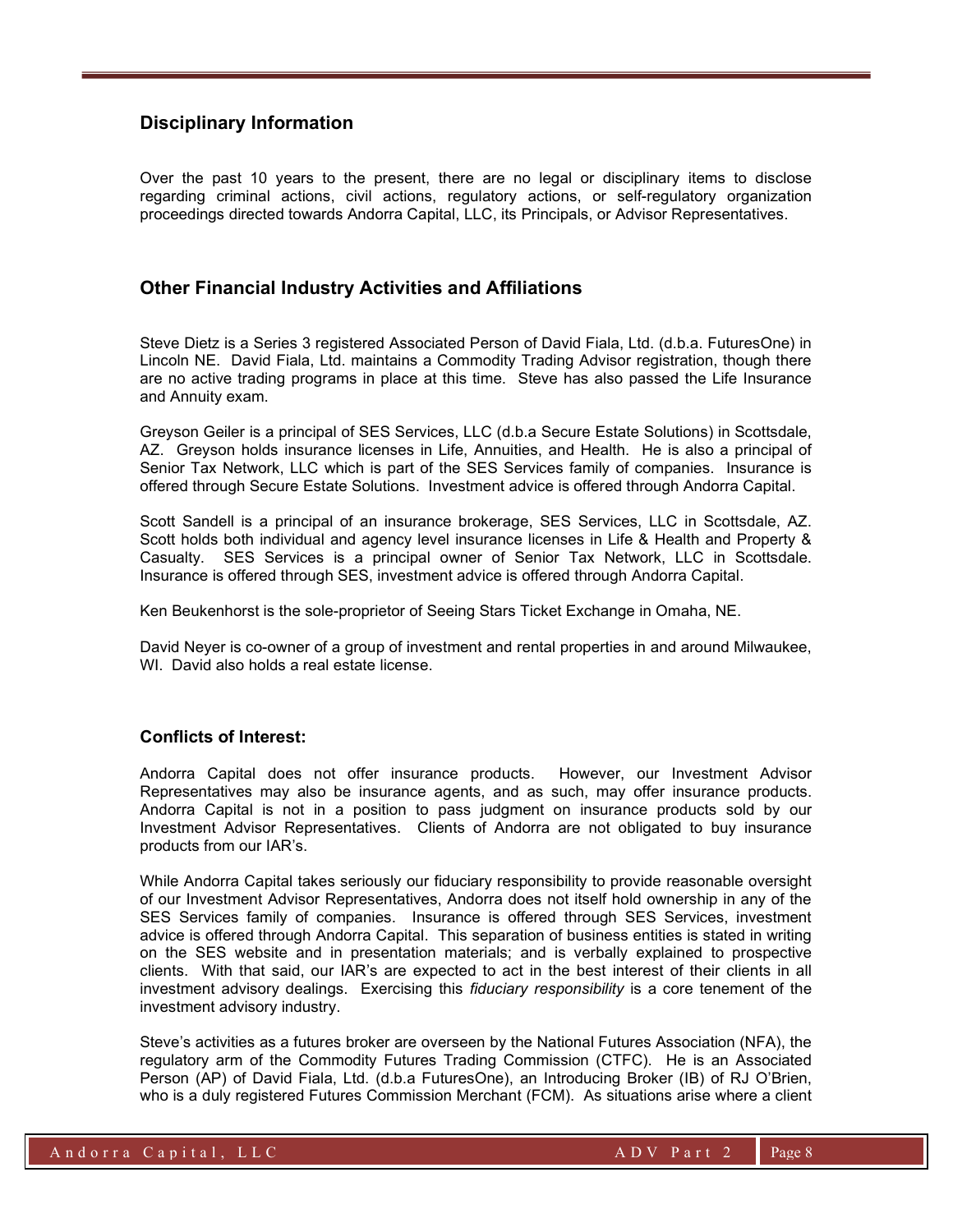of Andorra may desire to have Steve trade futures for them through FuturesOne, great care is taken to explain the differing entities and the handling of account assets. A potential conflict of interest arises when a client under an advisory agreement with Andorra wishes to utilize an account such as an IRA in order to have Steve trade futures for them. While TD Ameritrade is an FCM and is capable of handling futures and futures options transactions, they do not allow this type of trading activity on their advisor platform due to conflicting regulatory oversight. In order to trade futures through an IRA, a third-party trust company must hold the IRA and open an account with Steve through FuturesOne and RJ O'Brien. The conflict of interest arises in that Steve may receive a commission for trading futures while the client is under a fee-based contract with Andorra. To counter this potential conflict of interest, there will be no fees charged by Andorra on funds which are moved from TD Ameritrade to another custodian for the purpose of trading futures. Should TD Ameritrade clear the regulatory hurdles to allow futures trading by advisor firms we will revisit the topic. Practical matters such as bunched order execution, back-office familiarity, and the application of the average pricing system (APS) may still be cause enough to maintain accounts with R.J. O'Brien instead of TD Ameritrade.

We do not perceive David Neyer's rental and investment properties as being-in-conflict with any interests of Andorra Capital, LLC. David does not handle clients under Andorra. Andorra has no clients residing in Wisconsin. Therefore, use of his real estate license is also highly unlikely to cause any conflict of interest.

Ken Beukenhorst's outside business activities are not considered investment related and are therefore not considered to be conflicts of interest.

Great care is taken to fully and completely understand all business and employment associations of the principals and representatives of Andorra Capital, LLC. So that conflicts of interest may be vetted, and policy and procedures put in place when and where necessary, supervised persons are required to submit an outside business activity (OBA) form prior to engaging in such activity.

Andorra may, and without notice, restrict all Advisor Representatives from investing in a publicly traded company with which any one of our principals, representatives, or immediate family members may be associated.

With regard to Outside Business Activity, the company feels that adequate hours are dedicated to handling the business of Andorra Capital, LLC.

#### With regard to Retirement Plan Rollover Recommendations:

When Andorra Capital provides investment advice about your retirement plan account or individual retirement account ("IRA") including whether to maintain investments and/or proceeds in the retirement plan account, roll over such investment/proceeds from the retirement plan account to an IRA or make a distribution from the retirement plan account, we acknowledge that Andorra Capital is a "**fiduciary**" within the meaning of Title I of the Employee Retirement Income Security Act ("ERISA") and/or the Internal Revenue Code ("IRC") as applicable, which are laws governing retirement accounts. The way Andorra Capital makes money creates conflicts with your interests so, Andorra Capital operates under a special rule that requires Andorra to act in your best interest and not put our interest ahead of you.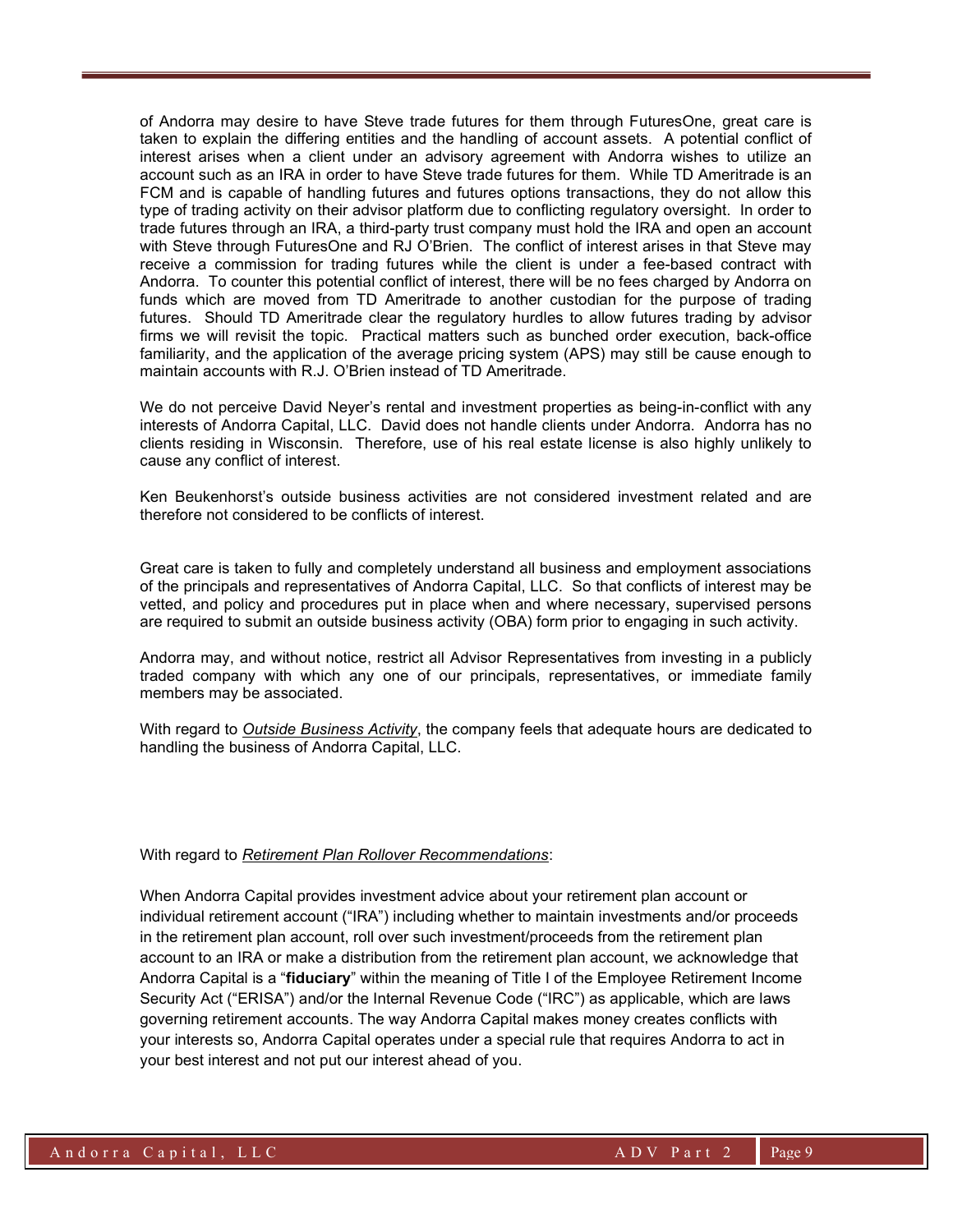Under this special rule's provisions, Andorra Capital must, as a fiduciary to a retirement plan account or IRA under ERISA/IRC:

- Meet a professional standard of care when making investment recommendations (e.g., give prudent advice);
- Never put the financial interests of Andorra Capital ahead of you when making recommendations (e.g., give loyal advice);
- Avoid misleading statements about conflicts of interest, fees, and investments;
- Follow policies and procedures designed to ensure that Andorra Capital gives advice that is in your best interest;
- Charge no more than is reasonable for the services of Andorra Capital; and
- Give Client basic information about conflicts of interest.

To the extent We recommend you roll over your account from a current retirement plan account to an individual retirement account managed by Andorra Capital, please know that Andorra Capital and our investment adviser representatives have a conflict of interest.

We can earn increased investment advisory fees by recommending that you roll over your account at the retirement plan to an IRA managed by Andorra Capital. We will earn fewer investment advisory fees if you do not roll over the funds in the retirement plan to an IRA managed by Andorra Capital.

Thus, our investment adviser representatives have an economic incentive to recommend a rollover of funds from a retirement plan to an IRA which is a conflict of interest because our recommendation that you open an IRA account to be managed by our firm can be based on our economic incentive and not based exclusively upon whether or not moving the IRA to our management program is in your overall best interest.

We have taken steps to manage this conflict of interest. We have adopted an impartial conduct standard whereby our investment adviser representatives will (i) provide investment advice to a retirement plan participant regarding a rollover of funds from the retirement plan in accordance with the fiduciary status described below, (ii) not recommend investments which result in Andorra Capital receiving unreasonable compensation related to the rollover of funds from the retirement plan to an IRA, and (iii) fully disclose compensation received by Andorra Capital and our supervised persons and any material conflicts of interest related to recommending the rollover of funds from the retirement plan to an IRA and refrain from making any materially misleading statements regarding such rollover.

When providing advice to your regarding a retirement plan account or IRA, our investment advisor representatives will act with the care, skill, prudence, and diligence under the circumstances then prevailing that a prudent person acting in a like capacity and familiar with such matters would use in the conduct of an enterprise of a like character and with like aims, based on the investment objectives, risk, tolerance, financial circumstances, and a client's needs, without regard to the financial or other interests of Andorra Capital or our affiliated personnel.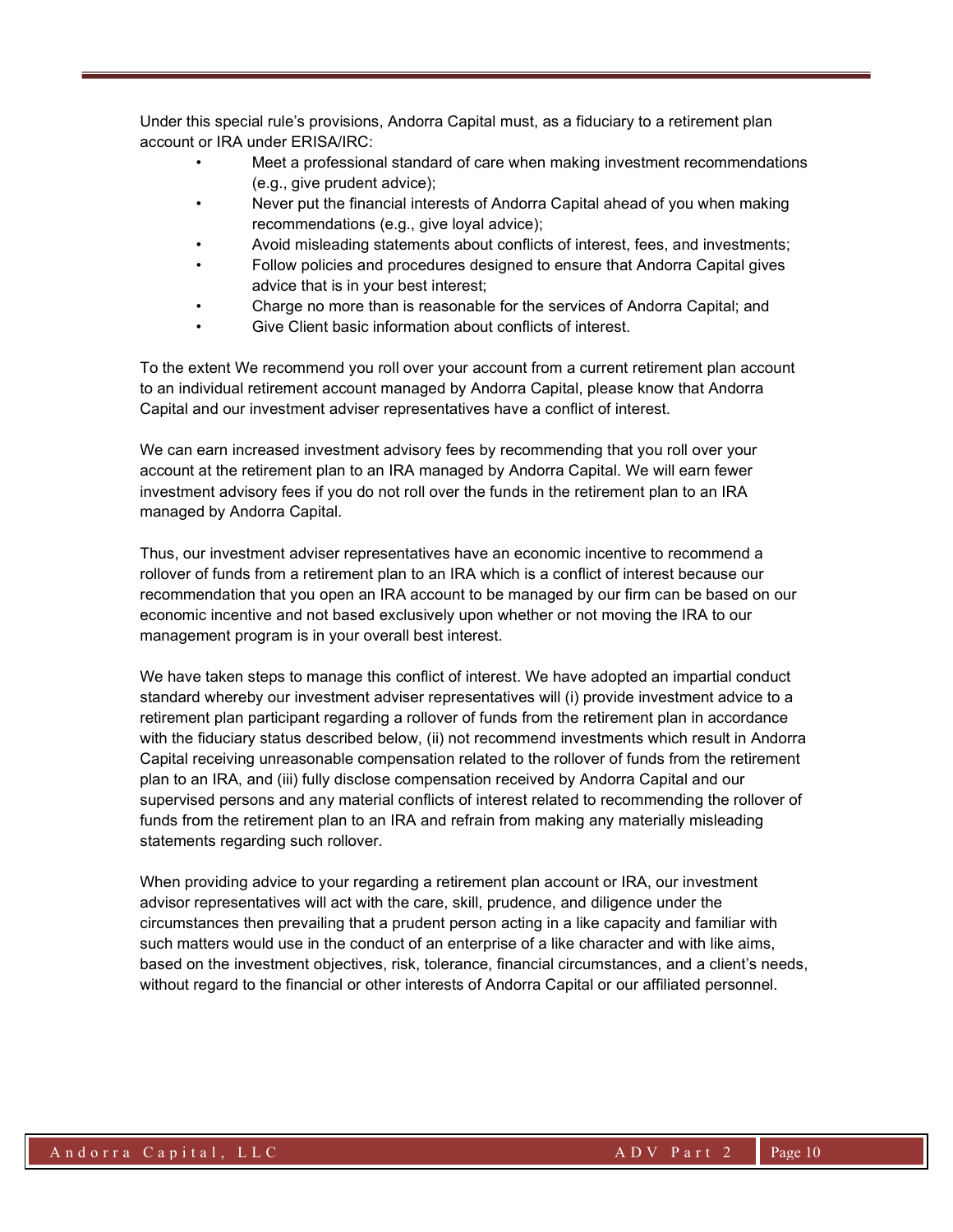## Code of Ethics, Participation or Interest in Client Transactions, and Personal Trading

Andorra Capital, LLC maintains a written Code of Ethics within its Policy and Procedures Manual. This manual is available to clients upon request, free of charge.

At this time, Andorra Capital is not soliciting investments for any securities in which the Company has a financial interest.

Andorra Capital does allow its Principals and supervised persons to invest in the same securities we or they may recommend to clients. While this may be deemed a conflict of interest which could lead to front-running or position offsetting, it is our firm belief that the transaction sizes which could be executed by either our current clients or related persons are not large enough to cause material changes in underlying securities prices. Client transactions are reviewed on an ongoing basis and statements are reviewed quarterly for suspicious activity. This policy may change at a later point in time if circumstance call for such a change.

## Brokerage Practices

Given the current nature of Andorra Capital's business, it would be somewhat impractical to direct and track trades to multiple broker-dealers. We chose to direct client accounts and transactions to TD Ameritrade based upon the ease of working with their investment advisor platform and low commission rates.

Not all advisers require their clients to directed brokerage, and Andorra reserves the right to explore other broker/dealer relationships. While TD Ameritrade is considered a discount broker, there is no guarantee they are the lowest rate available, nor is there any guarantee TD Ameritrade will obtain the most favorable order execution. Without those guarantees, this directed brokerage practice has the potential to cost clients more money than other alternatives. While Andorra will periodically assess competing custodial and brokerage organizations, clients should be aware that the logistics of moving from one house to another are not to be taken lightly.

The TD Ameritrade advisor platform allows us to direct charge accounts for advisory fees. TD Ameritrade emails clients when fees are assessed, and those fees are reflected in their statements. Separately, Andorra mails an invoice record of the transaction.

The TD Ameritrade advisor platform allows for the placement of bunched trade orders. Bunched orders are sometimes used to execute equity orders for clients when the intent is to buy or sell the same equity for multiple clients. This is done when it is reasonably believed that order execution timing will be beneficial, trade fulfillment prices and/or commission rates may be more favorable, or when an average price is desired across multiple accounts. Andorra Capital has been assigned a bunched order account at TD Ameritrade, but we have not utilized it very often. TD Ameritrade charges their commissions post-allocation, so there is no commission incentive to use bunched orders. Further, TD Ameritrade's online trading platform has evolved to allow us to select multiple accounts and place percent-of-capital transactions, which is often times more convenient and exacting than aggregating bunched trade allocations. Situations may still occur where a bunched trade makes more sense – like in the case of a low liquidity stock where grouping for order size is more likely to benefit the individual clients. When bunched trade transactions occur, the account breakdown is due to TD Ameritrade by 5:00cst on the day of the transaction. On the rare occurrence of an end-of-day partial fill, Andorra will number the accounts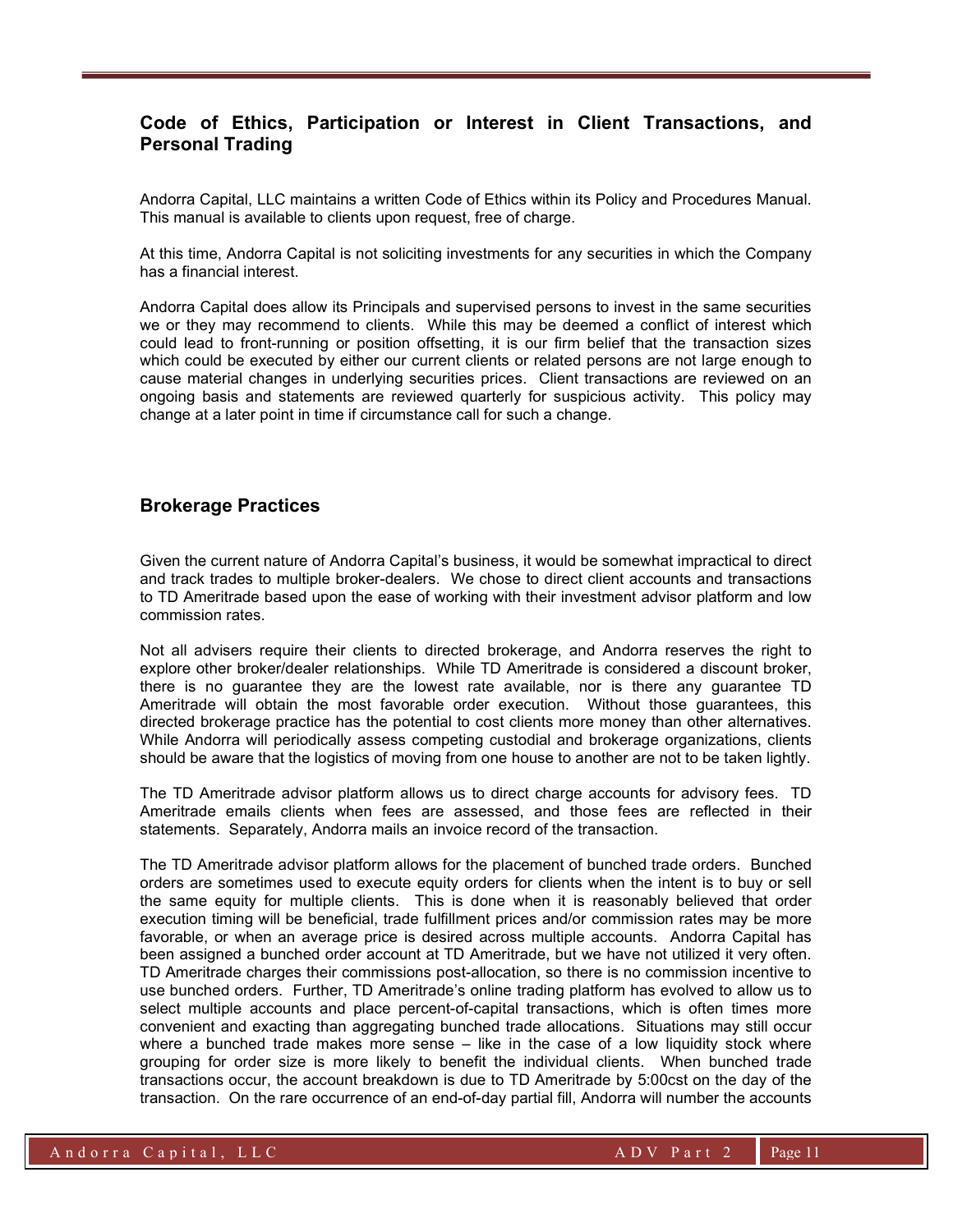and randomly select one of a number of online random sequence generators to select who gets to participate in the fill until all shares have been allocated. Follow up action will then be determined – whether it is to continue working to get the remaining clients into the position, or to inform them they will be permanently left out of this specific trade. This determination is situational in nature. Should a situation occur where commissions are set pre-allocation, and it makes sense to allocate commission pro rata, any partial fills would also be allocated pro rata.

Andorra does not have any soft dollar agreements with TD Ameritrade, nor do we receive referrals from them.

Clients may conduct transactions on their own accord through their account held at TD Ameritrade. The principals and supervised persons of Andorra Capital, LLC are strongly discouraged from placing trades or contingencies directed by the client. We are not a brokerdealer and prefer to avoid the potential liability of directed trades altogether.

#### Review of Accounts

Andorra Capital's Designated Compliance Officer (DCO), Steve Dietz, reviews client statements on a quarterly basis. He also receives notice of transactions in client accounts from TD Ameritrade on an ongoing basis. Any questions Mr. Dietz may have concerning the activity reflected in those statements are directed to the person handling the individual client account. If there are further questions, Mr. Dietz will contact the client directly. Clients receive the same monthly statements which Mr. Dietz reviews and we ask that clients review those statements as well. TD Ameritrade's statements include an Account Summary (Change in Account Value & Summary of Holdings), Holdings Detail, Transactions Detail, Insured Deposit Account Detail, and other important information. Any questions or concerns arising from review of these statements should be immediately brought to the attention of your adviser representative, and/or Steve Dietz. Mr. Dietz may be reached at: (402) 434-2412.

The advisor representative responsible for each client account is required to review the account at least quarterly and discuss the account with the client at least annually. This review will include, among other things, performance, adherence to investment program, and advised changes to the program or plan since the last discussion. There is no requirement of a written review to be provided to either the main office or to the client, though the advisor representative may choose to do so. The advisor representative will simply be asked each quarter by the DCO to confirm via email that he or she has reviewed each account during the previous three months.

## Client Referrals and Other Compensation

Andorra Capital, LLC is not engaged in any referral-for-compensation agreements, nor do we receive compensation from any other business arrangements.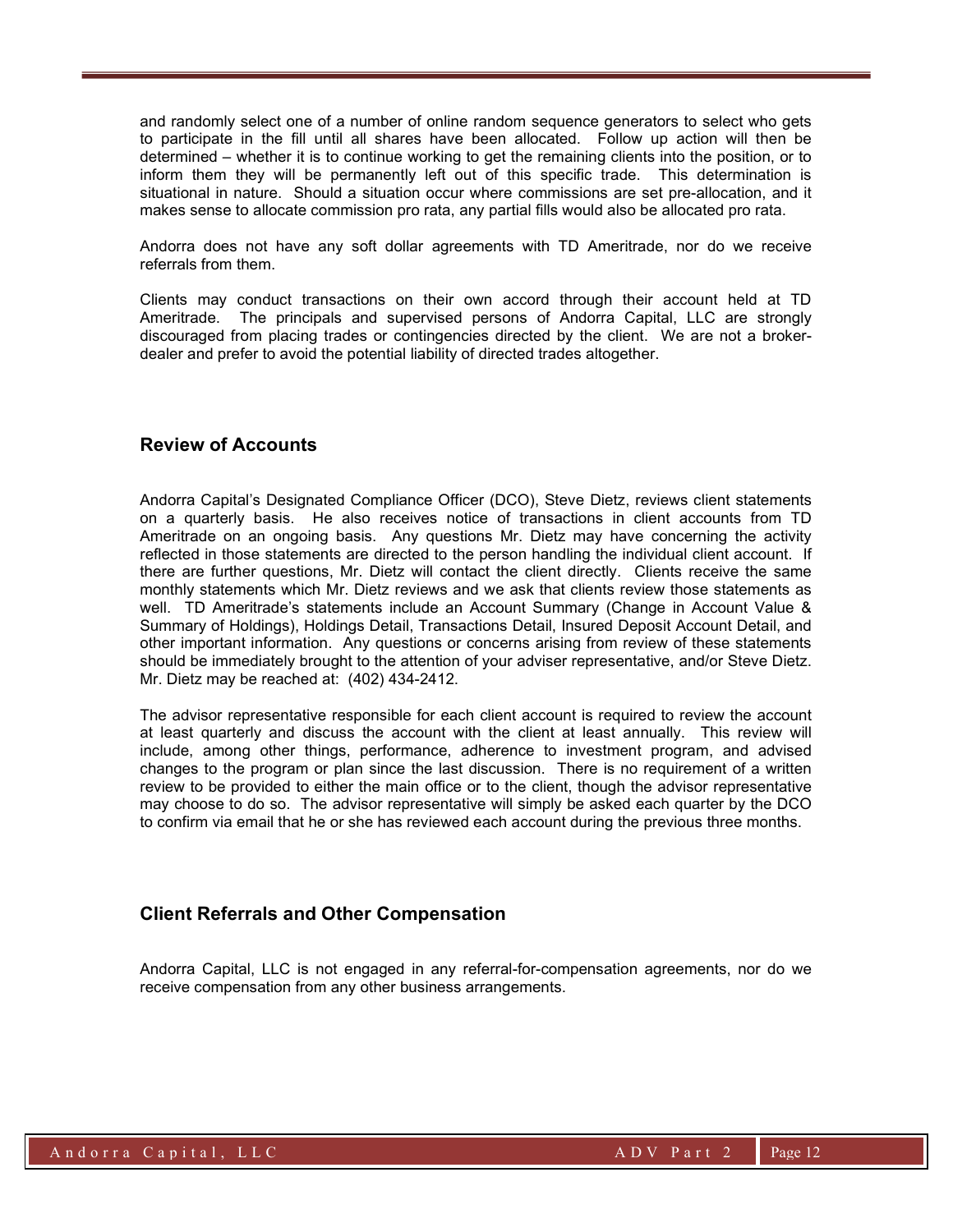## **Custody**

TD Ameritrade serves as the qualified custodian of client assets and Andorra Capital urges clients to review the monthly statements they receive from them. There is no custodial fee under this type of arrangement. Andorra does not hold cash or securities on behalf of clients.

Andorra Capital, LLC maintains an arrangement with TD Ameritrade for the direct deduction of fees from client accounts. The State of Nebraska considers the direct deduction of fees a form of custody. However, if the investment advisor meets certain criteria, an audited financial statement is not required if the direct deduction of fees is the only form of custody for the adviser. These criteria are:

- Written Authorization The investment advisor must have written authorization from the client to deduct the advisory fee from the account held by the client.
- Notice of Fee Deduction When an investment advisor directly deducts fees from the client's account, the investment advisor must simultaneously: Send the custodian notice of the fee amount to be deducted from the client's account, and Send the client an invoice or billing statement itemizing the investment management fee.
- Custodian Statements Custodial quarterly statements must be sent to the client showing all disbursements in the client's account, including the amount of the advisory fee.

Andorra Capital meets these requirements.

#### Investment Discretion

Andorra Capital, LLC accepts discretionary authority over securities accounts on behalf of clients. This is the only type of account Andorra will accept. This is established through the limited power of attorney set forth in the Advisory Agreement and written authority to TD Ameritrade. Clients maintain the right to execute transactions in their brokerage accounts on their own accord and may revoke discretionary authority from Andorra at any time. Andorra Capital and our supervised persons maintain the right to refuse directed trades and contingency orders from clients.

Through written or verbal agreement, clients may place limitations or requirements upon our discretionary authority. A common example in Nebraska may be the requirement that a client's account hold at least one B-share of Berkshire Hathaway at all times so the client may participate in the annual stockholder events in Omaha. Limitations might involve the exclusion of companies the client deems to be socially or environmentally irresponsible. Finally, if a client is closely related to a certain company or sector, that client may have special contingencies which need to be followed to avoid the appearance of insider trading.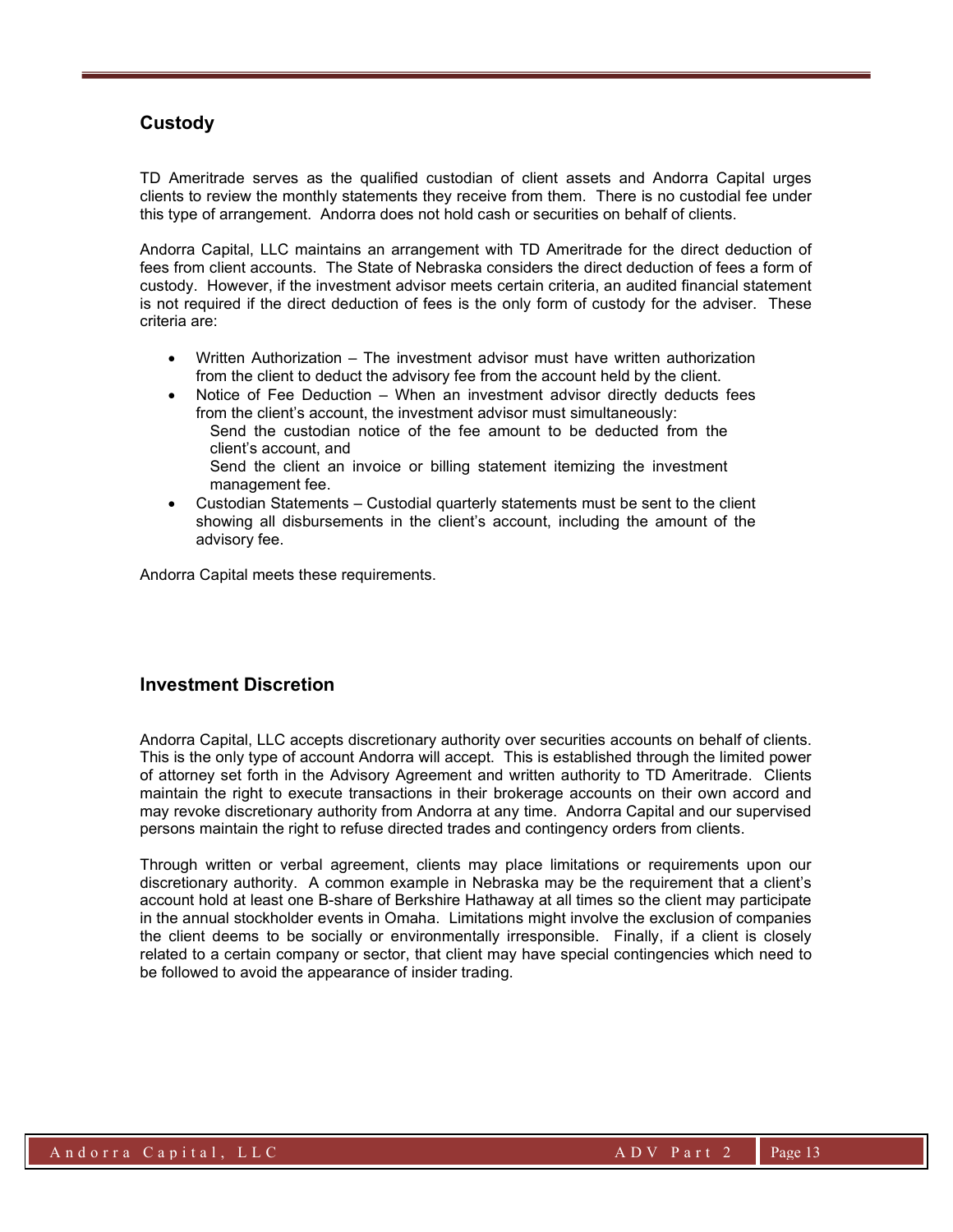## Voting Client Securities

Andorra Capital, LLC does not vote client proxies at this time. Clients will receive proxies and other voting materials directly from the custodian. If you have any questions regarding your proxy, or any other solicitation on behalf of a company whose stock you own, please contact your advisor representative or Steve Dietz (402) 434-2412.

## Financial Information

The State of Nebraska requires all investment advisors registered or required to be registered to maintain a minimum net capital of \$25,000 or post a surety bond in a form acceptable to the Nebraska State Securities Director in the amount of \$25,000. Andorra Capital, LLC does not maintain the minimum net capital required by the State and therefore has posted a surety bond in the amount of \$25,000 to the Director.

Andorra Capital does not require the advance payment of fees. Thus, the company is not required to consider items which would potentially require the inclusion of a balance sheet in this section of the company brochure.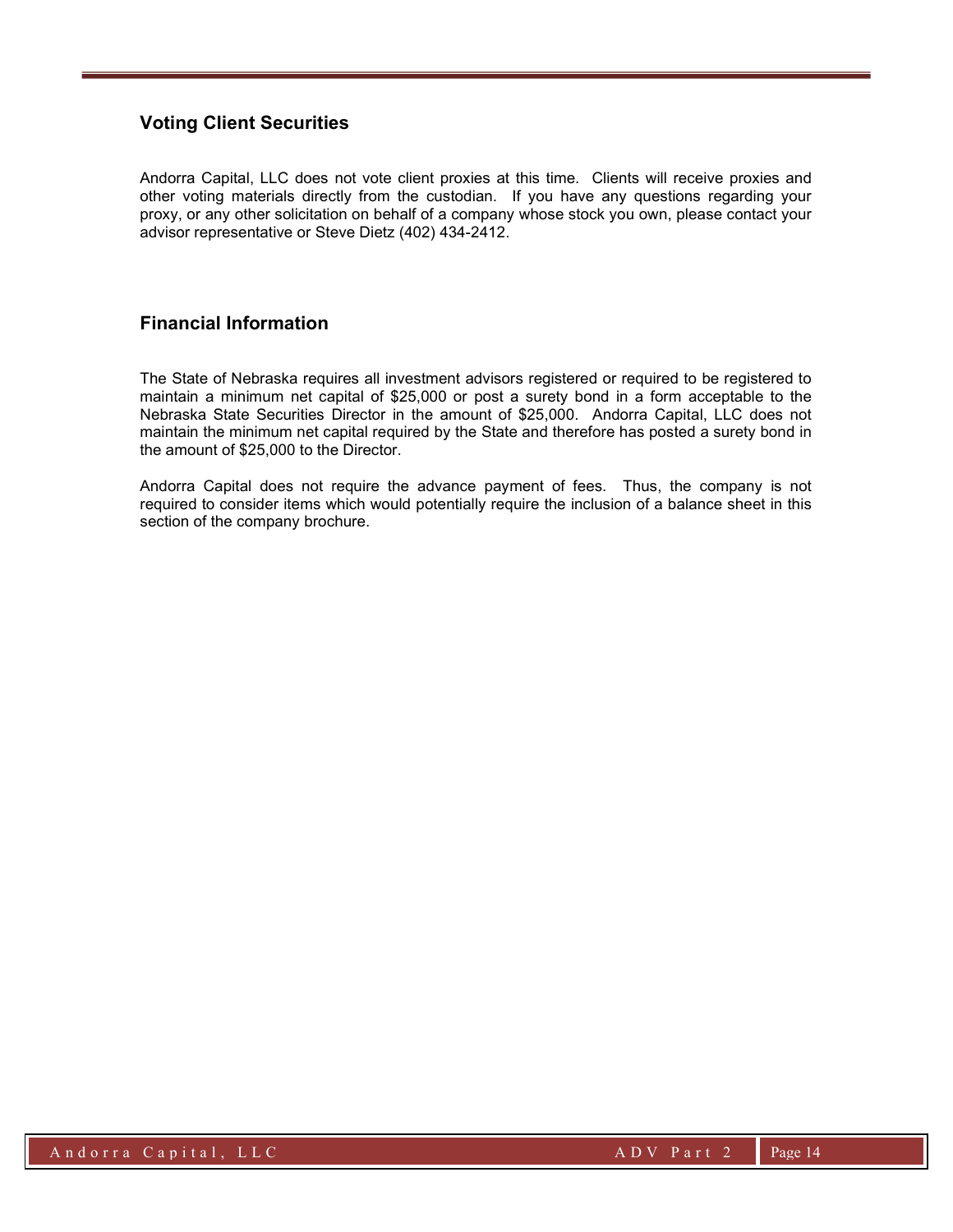### Requirements for State-Registered Advisors

Andorra Capital, LLC was first registered in January 2003. Equal ownership of Andorra consists of three Principals: Steve Dietz, Greyson Geiler, and Scott Sandell. To date, Steve Dietz has primarily been responsible for the business and compliance matters of the Company. Greyson Geiler and Scott Sandell exercise discretionary investment authority over a group of clients. Ken Beukenhorst is an Investment Advisor Representative of Andorra Capital and also exercises discretionary investment authority over a group of clients. David Neyer is also an IAR of Andorra Capital, but he does not advise any clients at this time.

#### Formal Education and Business Background

Steve Dietz (1971), Principal, primarily handles compliance and operations for Andorra Capital. Steve is concurrently a farm risk management consultant, futures market analyst, broker, and trader with David Fiala, Ltd. d.b.a. FuturesOne in Lincoln, NE. He has been handling business through FuturesOne since 2003. Steve passed the Life & Annuities Exam in 2019. From 2003- 2007, through Andorra, Steve served as a managing member, trader, and Chief Compliance Officer of Seeker Fund, LLC – a Regulation D private investment fund and registered commodity pool. Previously, Steve had been a proprietary trader with Bright Trading from 1999-2005, specializing in merger & acquisition risk-arbitrage. Before that, he was a Senior Broker and Junior Grains Analyst for Alaron Trading in Chicago from 1997-99. From 1996-97 he was a trading assistant for Keystone Trading's market-makers in the currency options and Eurodollar trading pits on the floors of the Chicago Mercantile Exchange (CME). From 1995-96 he was a trading floor clerk for Dean Witter Reynolds at the CME. Steve went to Chicago upon graduating college after being accepted into the CME's Agricultural Brokerage Training Program, which included six months of intensive market analysis training and trading floor experience. Steve was a Regent's Scholar to the University of Nebraska, Lincoln and an Innocents Honoree. He graduated with a Bachelor's Degree of Fine Arts (Art History), with minors in Mathematics, Agricultural Economics, Business, and Applied Art (1994).

Greyson Geiler (1971), Principal, is concurrently a Principal of SES Services, LLC d.b.a. Secure Estate Solutions (SES) in Scottsdale, AZ. His focus is upon total wealth management for individuals. Investment advice is offered through Andorra Capital. Greyson also holds an insurance license, and insurance is offered through Secure Estate Solutions. Greyson is also a Principal of Senior Tax Network, LLC, which is part of SES Services' network of companies. Greyson is also involved on a personal level with real estate investment. Prior to becoming involved with SES in 2011, Greyson had been a Principal of insurance wholesaler, SilverSide Insurance Marketing in Scottsdale, AZ (2009-2011). Previously, he had been the CFO of a startup e-commerce company, BuildProof, in Scottsdale (2007-08), and a proprietary trader with Bright Trading (1999-2009). From 2003-2007, through Andorra, Greyson served as a managing member and trader for Seeker Fund, LLC – a Regulation D private investment fund and registered commodity pool. Before joining Bright Trading, Greyson had been a futures broker in Chicago, IL since 1995, first with Rand and then with Fox Investments in 1998. Greyson began his trading and investing career through the Chicago Mercantile Exchange's Agricultural Brokerage Training Program, which combined advanced concepts in market analysis and market logic with trading floor experience. While in college, Greyson studied international economics at Oxford University in England (1992), interned at Kirkpatrick Pettis investment bank in Omaha, NE (1991), and travelled throughout the Asian Pacific Rim on a university study abroad tour. He attended the University of Nebraska, Lincoln on academic scholarship, earning a Bachelor's Degree in Business Administration, with an emphasis in Finance (1993).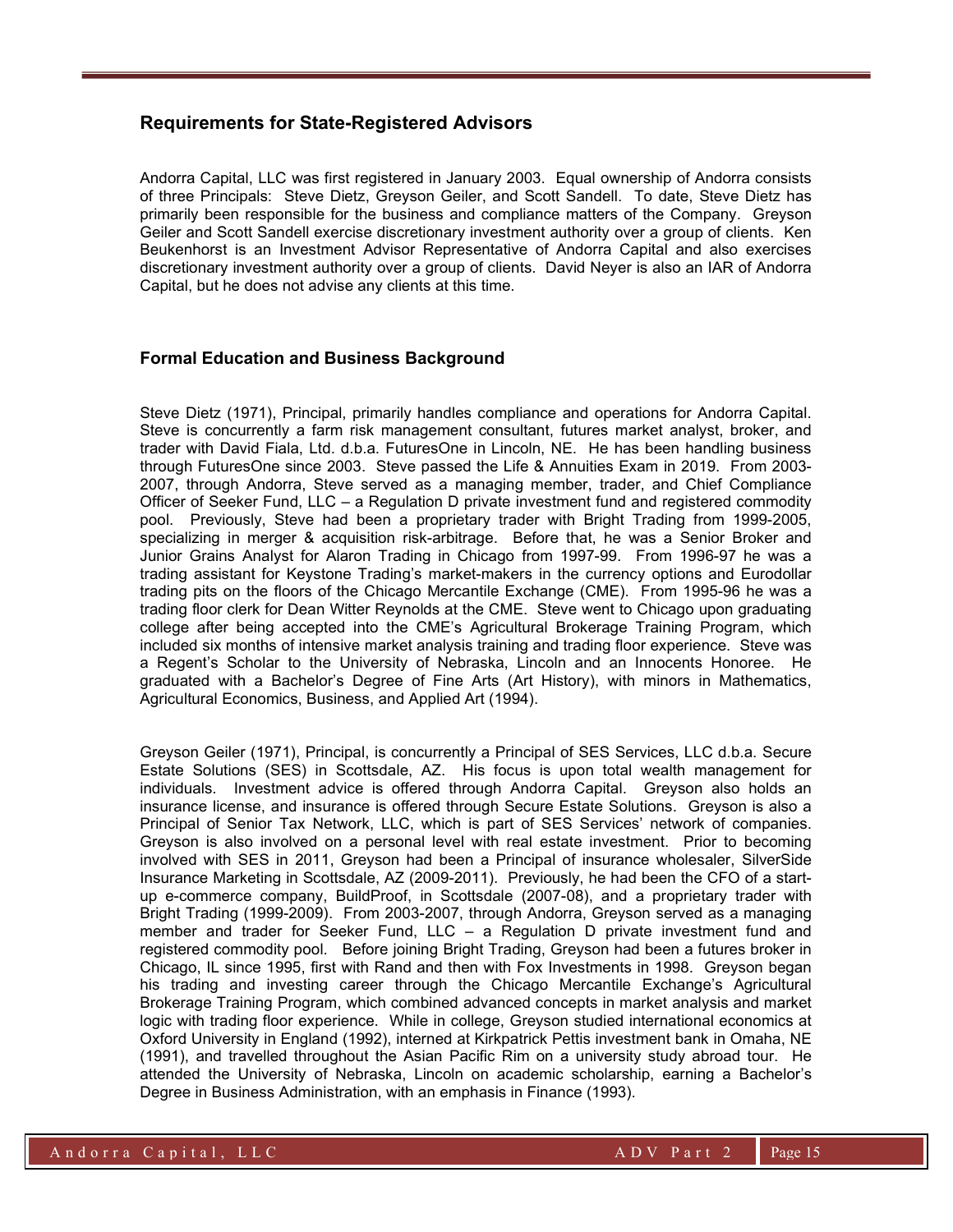Scott Sandell (1974), Principal, is also a Principal owner of SES Services LLC (SES), d.b.a. Secure Estate Solutions, in Scottsdale, AZ. Investment advice is offered through Andorra Capital. Insurance is offered through Secure Estate Solutions. SES is also a Principal owner of Senior Tax Network, LLC in Scottsdale. Scott serves as President of the Foundation for Personal Financial Education, Phoenix Chapter, and is a frequent public speaker on topics related to personal finance. Scott's financial services career began in 2001, when he ascended to the role of Senior Vice President while building out the portfolio of the largest mortgage broker/banker in Arizona. In 2006 he formed SES Services, LLC with the objective of creating a financial services company with a truly holistic approach – where proper planning gives investments purpose and maximizes efficiency. This was an interdisciplinary approach which required proficiencies in insurance, tax, lending, and investing. To those ends: SES Services was organized as an insurance brokerage, and Scott is licensed in Arizona at both the individual and agency level for both Life & Health and Property & Casualty; SES co-founded Senior Tax Network in 2011 in order to direct service tax planning and preparation for their clients; and Scott was registered as an Investment Advisor Representative in 2017 and became a Principal owner of Andorra Capital in 2021. Scott attained an MBA from the University of Arizona, Tucson (2010). As an undergraduate, he tripled majored in Entrepreneurship, Marketing, and Managerial Accounting at Pacific Lutheran University in Tacoma, WA (1998). Before settling into the financial services industry, Scott had the truly unique experience of helping to open restaurants in various parts of the world for an international restaurant chain. It is this diverse combination of high-level education and applicable professional achievement which distinguishes Scott as a financial planner – allowing him to see the big picture, yet still apply individualized strategies for each of his clients.

Ken Beukenhorst (1974), IAR, has concurrently been the sole-proprietor of Seeing Stars Ticket Exchange in Omaha, NE since 2008. He has been actively managing money in the markets since he was 15 years old. Ken traded equities professionally with Bright Trading (Bright) from 1999-2004, managing their Omaha office during that time. In 2004, Ken placed his investment advisory license with Andorra Capital, raised assets to manage, and began pursuing other entrepreneurial endeavors that he could do in conjunction with his asset management business. Ken attended the University of Nebraska, Omaha on a full Regents Scholarship and earned Bachelor of Science Degrees in both Biology (1997) and Business Administration with an emphasis in Accounting (1999). Ken is an avid hunter and currently serves as the President of Douglas West Pheasants Forever.

David Neyer (1971), IAR. David has not been actively involved with the operations of Andorra Capital since the closing of Seeker Fund, LLC in 2007. David currently owns and manages rental and investment properties around the Milwaukee, WI area. David had been employed from 2011 to 2014 by Solid Energy as a mining engineer in Rotowaro, Waikato, New Zealand. Prior to going overseas, David had been with Molycorp Minerals in California and Kinross Gold in Nevada. He received his Masters of Mining Engineering from the University of Arizona in 2008. David had been an equities trader with Bright Trading from 1998 through 2005. From 2003-2007, through Andorra, David served as a managing member and trader for Seeker Fund, LLC – a Regulation D private investment fund and registered commodity pool. He began trading equities in 1995 with Electronic Trading Group in Northbrook, IL and briefly traded with JPR Capital in Boca Raton, FL before joining Bright Trading back in Chicago. David also holds a Masters of Science in Agricultural Statistical Economics from Texas A&M University (1994). He attained his Bachelor's of Science in Economics from the University of Wisconsin, Green Bay (1992). While there, he studied abroad at the Universidad Autonoma de Yucatan in 1990. David has taught English for Berlitz in Warsaw, Poland and traveled throughout the "iron curtain" of the Former Soviet Union, including Uzbekistan. He has visited more than 40 countries – a list which further includes South Africa, Fiji, New Zealand, Thailand, China, Venezuela, and Chile.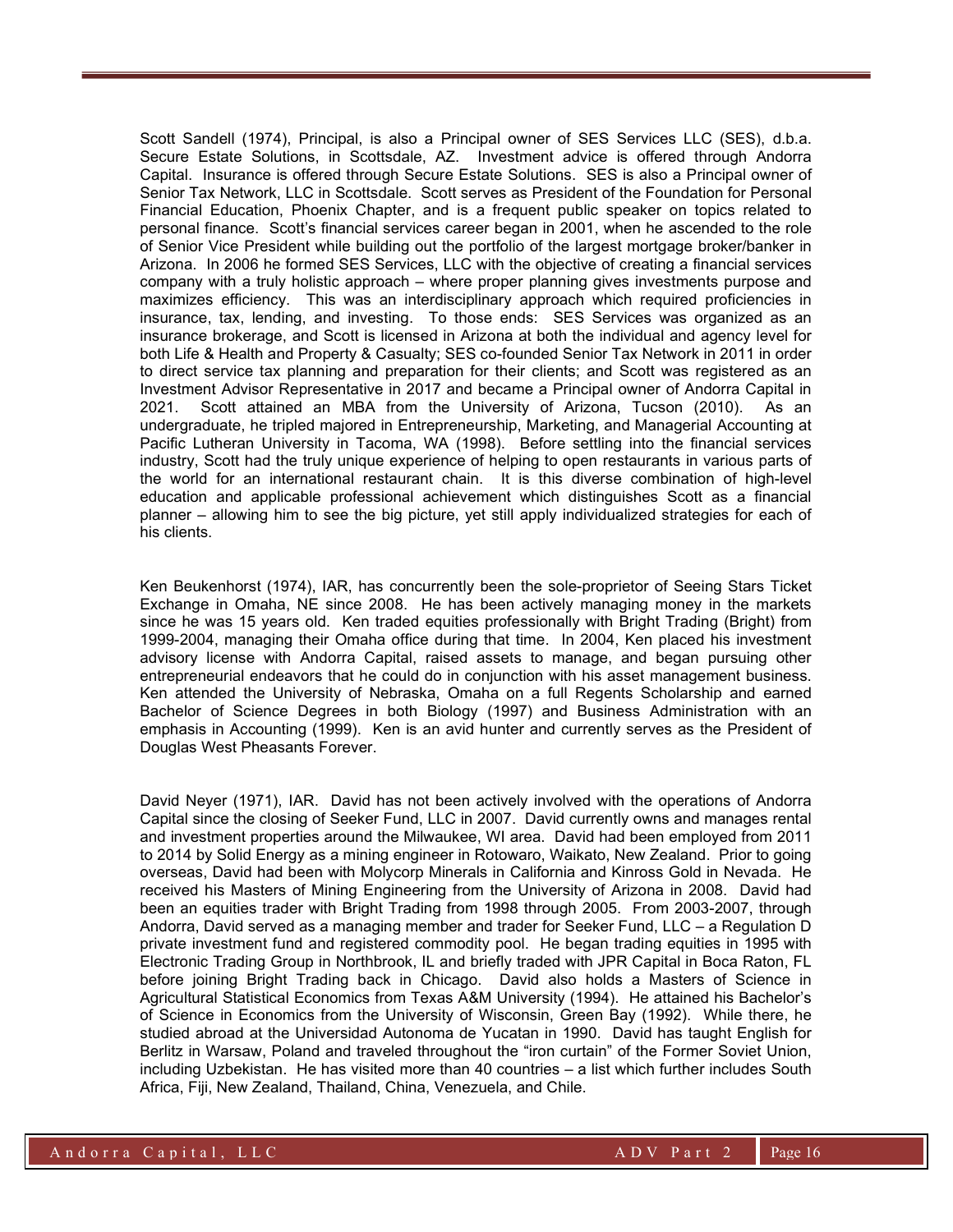While Andorra Capital may feel that we possess a unique mix of competence, experience, expertise, and service, we make no claim of comparison to any other registered investment advisor. And while we believe the fees charged for our services to be reasonable, the possibility remains that fees for somewhat similar services provided by other advisors may prove to be more or less than the fees we assess.

Andorra Capital does not participate in any wrap fee programs, and therefore is not required to include Part 2A Appendix 1 of Form ADV: Wrap Fee Program Brochure.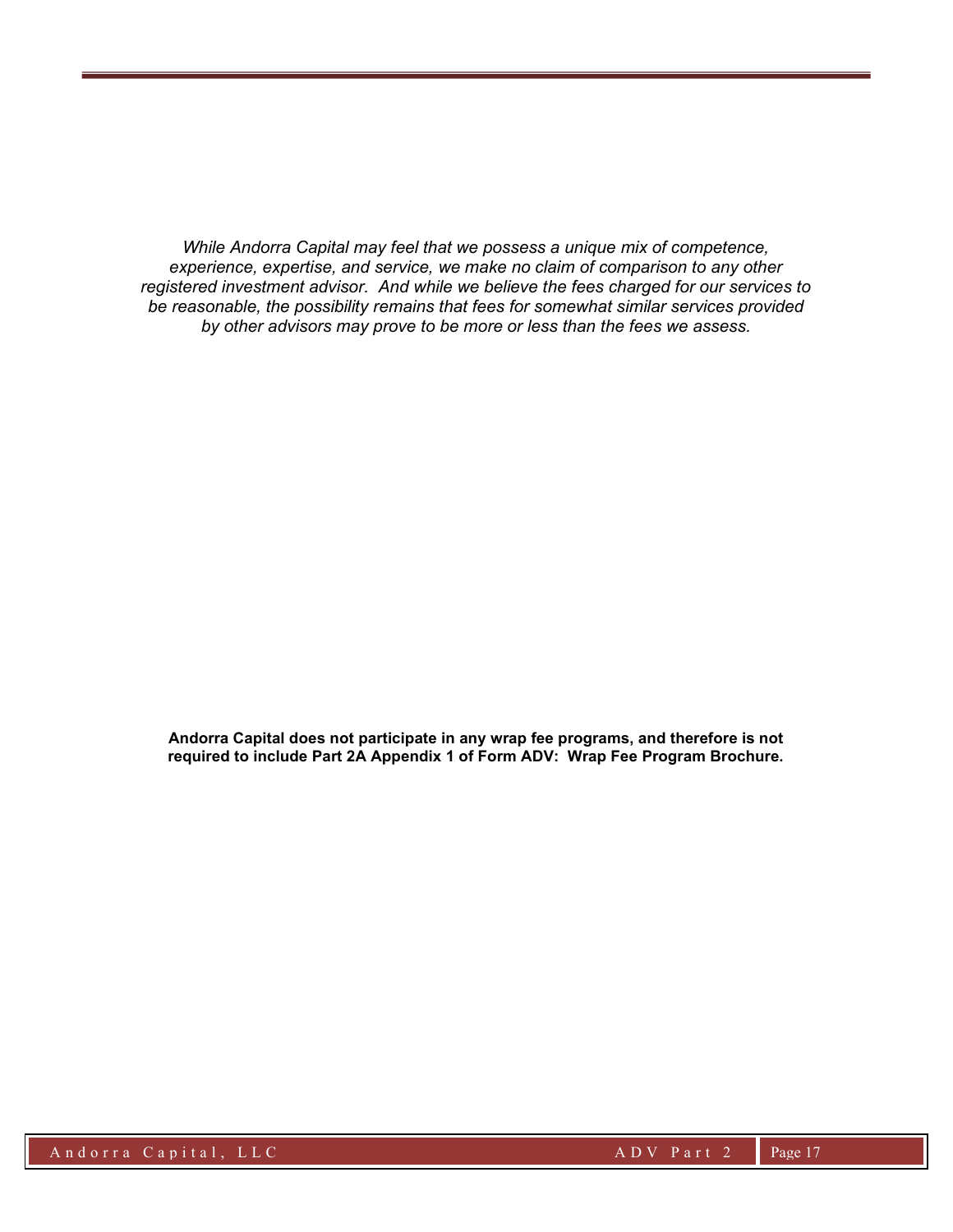## Part 2B – Supplemental Information

This brochure supplement provides information about Greyson Geiler that supplements Andorra Capital's firm brochure. You should have received a copy of that brochure. Please contact Steve Dietz at (402) 434-2412 if you did not receive Andorra Capital's brochure or if you have any questions about the contents of this supplement.

Additional information about Greyson Geiler is available on the SEC's website at www.adviserinfo.sec.gov.

March 2022

Greyson Geiler c/o SES Services 8655 E. Via De Ventura, Suite F-127 Scottsdale, AZ 85258

(800) 345-3155

Andorra Capital, LLC 706 N. 129th Street, Suite 115 Omaha, NE 68154

(402) 434-2412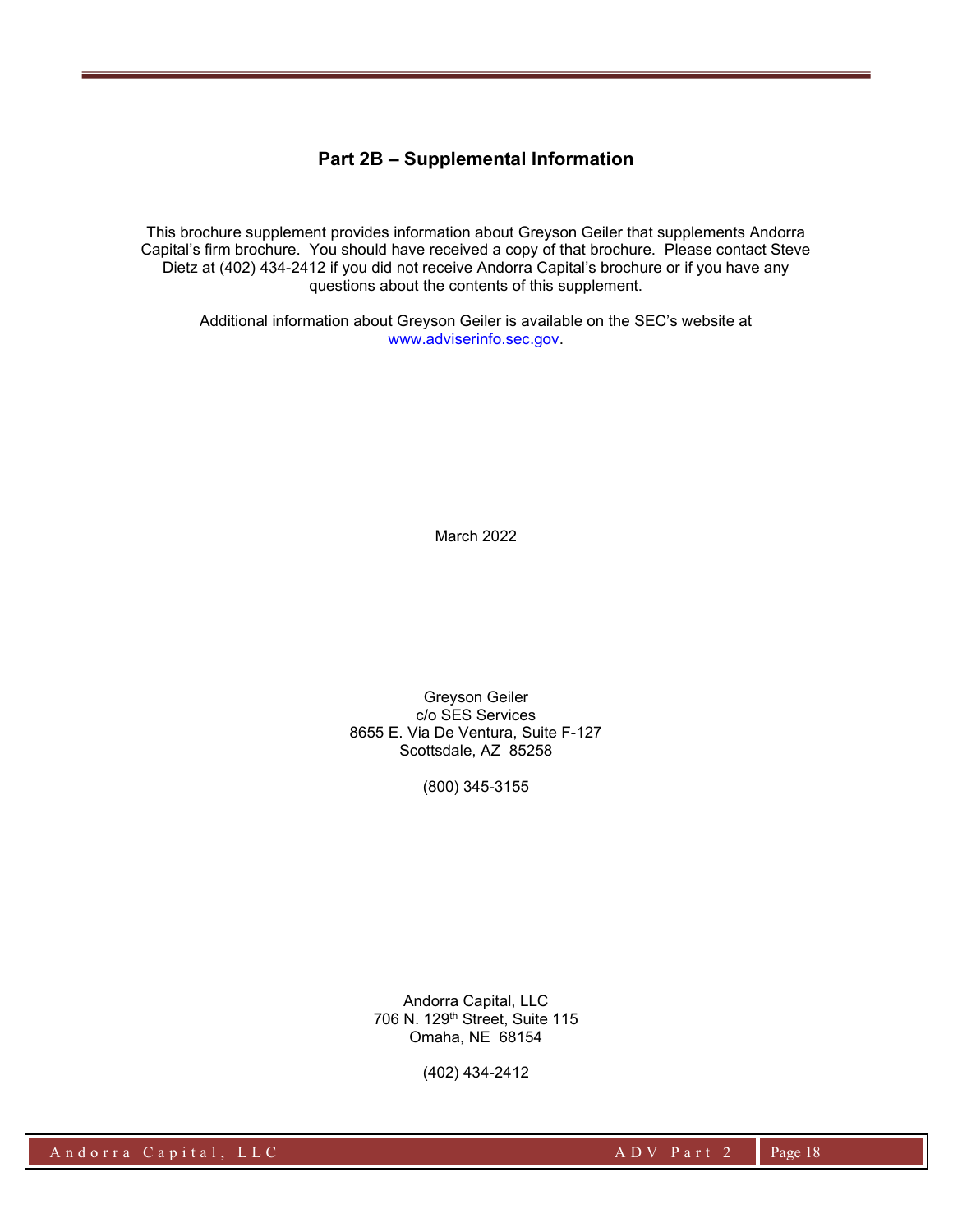## Educational Background and Experience

Greyson Geiler (1971), Principal, is concurrently a Principal of SES Services, LLC d.b.a. Secure Estate Solutions (SES) in Scottsdale, AZ. His focus is upon total wealth management for individuals. Investment advice is offered through Andorra Capital. Greyson also holds an insurance license, and insurance is offered through Secure Estate Solutions. Greyson is also a Principal of Senior Tax Network, LLC, which is part of SES Services' network of companies. Greyson is also involved on a personal level with real estate investment. Prior to becoming involved with SES in 2011, Greyson had been a Principal of insurance wholesaler, SilverSide Insurance Marketing in Scottsdale, AZ (2009-2011). Previously, he had been the CFO of a startup e-commerce company, BuildProof, in Scottsdale (2007-08), and a proprietary trader with Bright Trading (1999-2009). From 2003-2007, through Andorra, Greyson served as a managing member and trader for Seeker Fund, LLC – a Regulation D private investment fund and registered commodity pool. Before joining Bright Trading, Greyson had been a futures broker in Chicago, IL since 1995, first with Rand and then Fox Investments in 1998. Greyson began his trading and investing career through the Chicago Mercantile Exchange's Agricultural Brokerage Training Program, which combined advanced concepts in market analysis and market logic with trading floor experience. While in college, Greyson studied international economics at Oxford University in England (1992), interned at Kirkpatrick Pettis investment bank in Omaha, NE (1991), and travelled throughout the Asian Pacific Rim on a university study abroad tour. He attended the University of Nebraska, Lincoln on academic scholarship, earning a Bachelor's Degree in Business Administration, with an emphasis in Finance (1993).

## Methods of Analysis, Investment Strategies, and Risk of Loss

#### Secure Estate Solutions Management Program

Greyson Geiler and Scott Sandell are affiliated with both Andorra Capital, LLC and the insurance company SES Services, LLC; and together they oversee the Secure Estate Solutions Management Program, which is based upon the core-satellite approach to portfolio construction. To date, they have found the primary application of the core-satellite approach to be the utilization of fixed-indexed annuity products (FIA's) to create a stable portfolio "core," with "satellite" strategies adding or reducing exposure to various segments of the marketplace. It should be noted, the use of an FIA as the "core" is not a requirement of this strategy. The "core" could just as easily be a straight income portfolio or a growth portfolio. The Secure Estate Solutions Management Program is a catch-all phrase, as portfolios are individually constructed to suit differing client's needs. Greyson and Scott possess diverse educational and professional backgrounds, making them uniquely qualified to offer advice relating to a broad spectrum of investment needs. They oversee complete wealth management, including retirement planning, college planning, tax planning, succession planning, insurance, mortgages, and alternative forms of investment. This core-satellite approach is a portfolio philosophy that combines the best of modern portfolio theory with real-world investment needs – offering capital preservation, the potential for outperformance, the hedging of risk, or increased income.

The core-satellite approach to investment is extremely individualized in nature. Modern portfolio theory seeks to find the proper relationship between risk and return – which may differ greatly between individual investors. Therefore, there is no guarantee one client's portfolio under this program will be remotely similar to another's, yet alone perform in a similar fashion. A key component of modern portfolio theory is diversification. The inherent risk of this approach is systemic risk, which is virtually impossible to diversify away. The use of equity-indexed annuities aims to account for this risk, but it comes at the expense of forfeiting a portion of stock market upside potential. Further, there is no guarantee that a portfolio diversified by way of an equity index will outperform a portfolio designed around a limited number of targeted investments.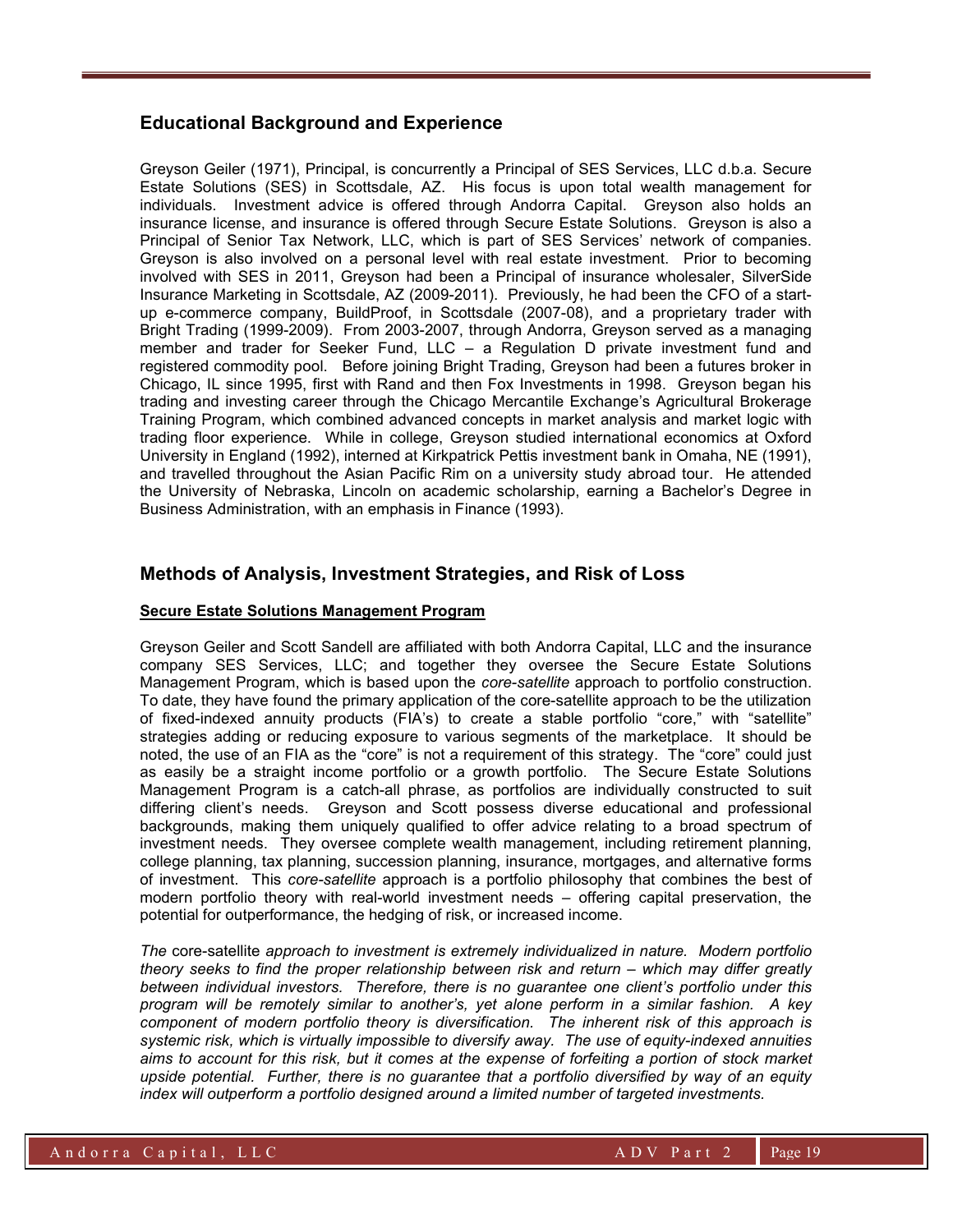## Disciplinary Information

There are no past or present legal or disciplinary actions directed towards Greyson Geiler. This includes criminal and civil actions, as well as regulatory/self-regulatory organization proceedings.

## Other Business Activities

Greyson Geiler is a Principal of Secure Estate Solutions (SES) in Scottsdale, AZ and holds an insurance license there. Greyson is also a Principal of Senior Tax Network, LLC which is part of the SES Services family of companies.

Insurance is offered through Secure Estate Solutions. Investment advice is offered through Andorra Capital. Andorra Capital does not offer insurance products. However, our Investment Advisor Representatives may also be insurance agents, and as such, may offer insurance products. Andorra Capital is not in a position to pass judgment on insurance products sold by our IAR's. Clients of Andorra are not obligated to buy insurance products from our IAR's.

While Andorra Capital takes seriously our fiduciary responsibility to provide reasonable oversight of our Investment Advisor Representatives, Andorra does not itself hold ownership in any of the SES Services family of companies. Insurance is offered through SES Services, investment advice is offered through Andorra Capital. This separation of business entities is stated in writing on the SES website, in presentation materials, and is verbally explained to prospective clients. At all times, our IAR's are expected to act in the best interest of their clients.

## Additional Compensation

As a Principal of Andorra, Greyson may share in profits of the Company.

## Supervision

Andorra Capital's Designated Compliance Officer (DCO), Steve Dietz, reviews client statements quarterly for suspicious activity. Greyson does not practice high frequency trading and his approach to investing is considered conservative by the Company. Mr. Dietz plans to make periodic visits and reviews of Greyson's office in Arizona. As Greyson is also a Principal of Andorra, he is required to act in the best interests of Andorra as a fiduciary, which means putting the needs of the client first and foremost. There is no specific requirement for review of his office by the Company's DCO.

Mr. Dietz may be reached at (402) 434-2412.

## Requirements for State-Registered Advisors

Greyson has not been found liable in any arbitration claims; nor has he been found liable in any civil, self-regulatory organization, or administrative proceedings; nor has he been the subject of a bankruptcy petition.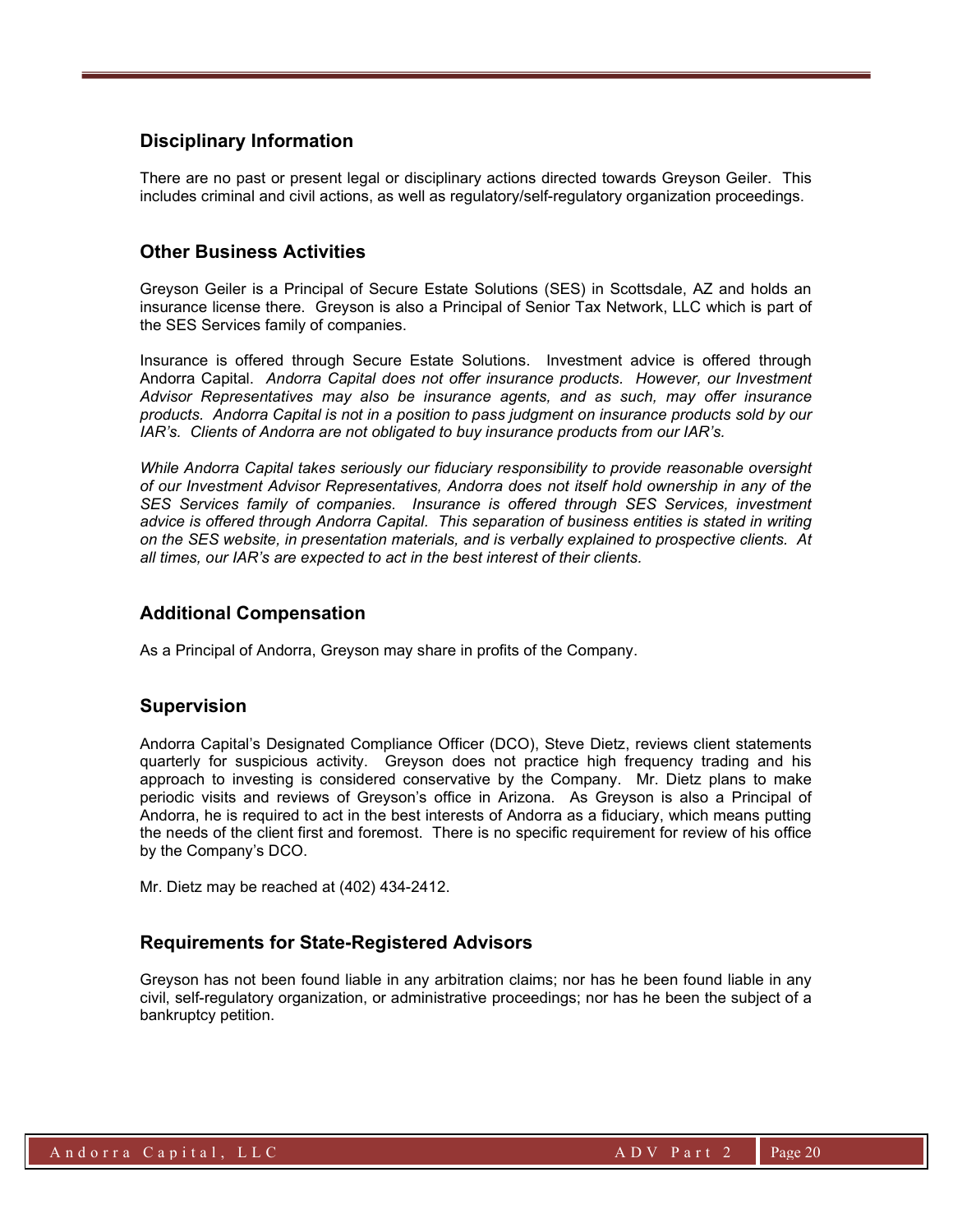## Part 2B – Supplemental Information

This brochure supplement provides information about Scott Sandell that supplements Andorra Capital's firm brochure. You should have received a copy of that brochure. Please contact Steve Dietz at (402) 434-2412 if you did not receive Andorra Capital's brochure or if you have any questions about the contents of this supplement.

Additional information about Scott Sandell is available on the SEC's website at www.adviserinfo.sec.gov.

March 2022

Scott Sandell c/o SES Services 8655 E. Via De Ventura, Suite F-127 Scottsdale, AZ 85258

(800) 345-3155

Andorra Capital, LLC 706 N. 129th Street, Suite 115 Omaha, NE 68154

(402) 434-2412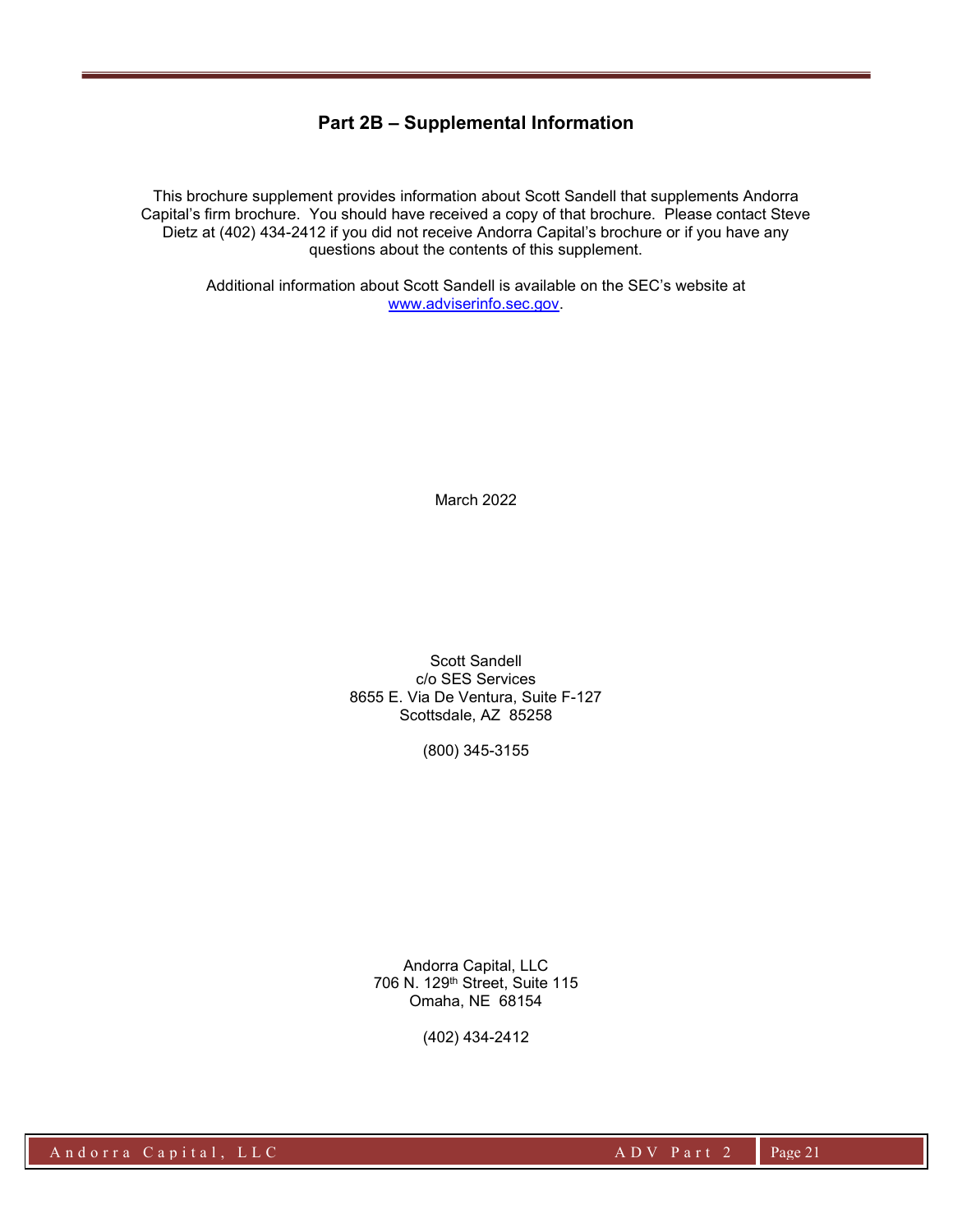## Educational Background and Experience

Scott Sandell (1974), Principal, is also a Principal owner of SES Services LLC (SES), d.b.a. Secure Estate Solutions, in Scottsdale, AZ. Investment advice is offered through Andorra Capital. Insurance is offered through Secure Estate Solutions. SES is also a Principal owner of Senior Tax Network, LLC in Scottsdale. Scott serves as President of the Foundation for Personal Financial Education, Phoenix Chapter, and is a frequent public speaker on topics related to personal finance. Scott's financial services career began in 2001, when he ascended to the role of Senior Vice President while building out the portfolio of the largest mortgage broker/banker in Arizona. In 2006 he formed SES Services, LLC with the objective of creating a financial services company with a truly holistic approach – where proper planning gives investments purpose and maximizes efficiency. This was an interdisciplinary approach which required proficiencies in insurance, tax, lending, and investing. To those ends: SES Services was organized as an insurance brokerage, and Scott is licensed in Arizona at both the individual and agency level for both Life & Health and Property & Casualty; SES co-founded Senior Tax Network in 2011 in order to direct service tax planning and preparation for their clients; and Scott was registered as an Investment Advisor Representative in 2017 and became a Principal owner of Andorra Capital in 2021. Scott attained an MBA from the University of Arizona, Tucson (2010). As an undergraduate, he tripled majored in Entrepreneurship, Marketing, and Managerial Accounting at Pacific Lutheran University in Tacoma, WA (1998). Before settling into the financial services industry, Scott had the truly unique experience of helping to open restaurants in various parts of the world for an international restaurant chain. It is this diverse combination of high-level education and applicable professional achievement which distinguishes Scott as a financial planner – allowing him to see the big picture, yet still apply individualized strategies for each of his clients.

## Methods of Analysis, Investment Strategies, and Risk of Loss

#### Secure Estate Solutions Management Program

Greyson Geiler and Scott Sandell are affiliated with both Andorra Capital, LLC and the insurance company SES Services, LLC; and together they oversee the Secure Estate Solutions Management Program, which is based upon the *core-satellite* approach to portfolio construction. To date, they have found the primary application of the core-satellite approach to be the utilization of fixed-indexed annuity products (FIA's) to create a stable portfolio "core," with "satellite" strategies adding or reducing exposure to various segments of the marketplace. It should be noted, the use of an FIA as the "core" is not a requirement of this strategy. The "core" could just as easily be a straight income portfolio or a growth portfolio. The Secure Estate Solutions Management Program is a catch-all phrase, as portfolios are individually constructed to suit differing client's needs. Greyson and Scott possess diverse educational and professional backgrounds, making them uniquely qualified to offer advice relating to a broad spectrum of investment needs. They oversee complete wealth management, including retirement planning, college planning, tax planning, succession planning, insurance, mortgages, and alternative forms of investment. This core-satellite approach is a portfolio philosophy that combines the best of modern portfolio theory with real-world investment needs – offering capital preservation, the potential for outperformance, the hedging of risk, or increased income.

The core-satellite approach to investment is extremely individualized in nature. Modern portfolio theory seeks to find the proper relationship between risk and return – which may differ greatly between individual investors. Therefore, there is no guarantee one client's portfolio under this program will be remotely similar to another's, yet alone perform in a similar fashion. A key component of modern portfolio theory is diversification. The inherent risk of this approach is systemic risk, which is virtually impossible to diversify away. The use of equity-indexed annuities aims to account for this risk, but it comes at the expense of forfeiting a portion of stock market upside potential. Further, there is no guarantee that a portfolio diversified by way of an equity index will outperform a portfolio designed around a limited number of targeted investments.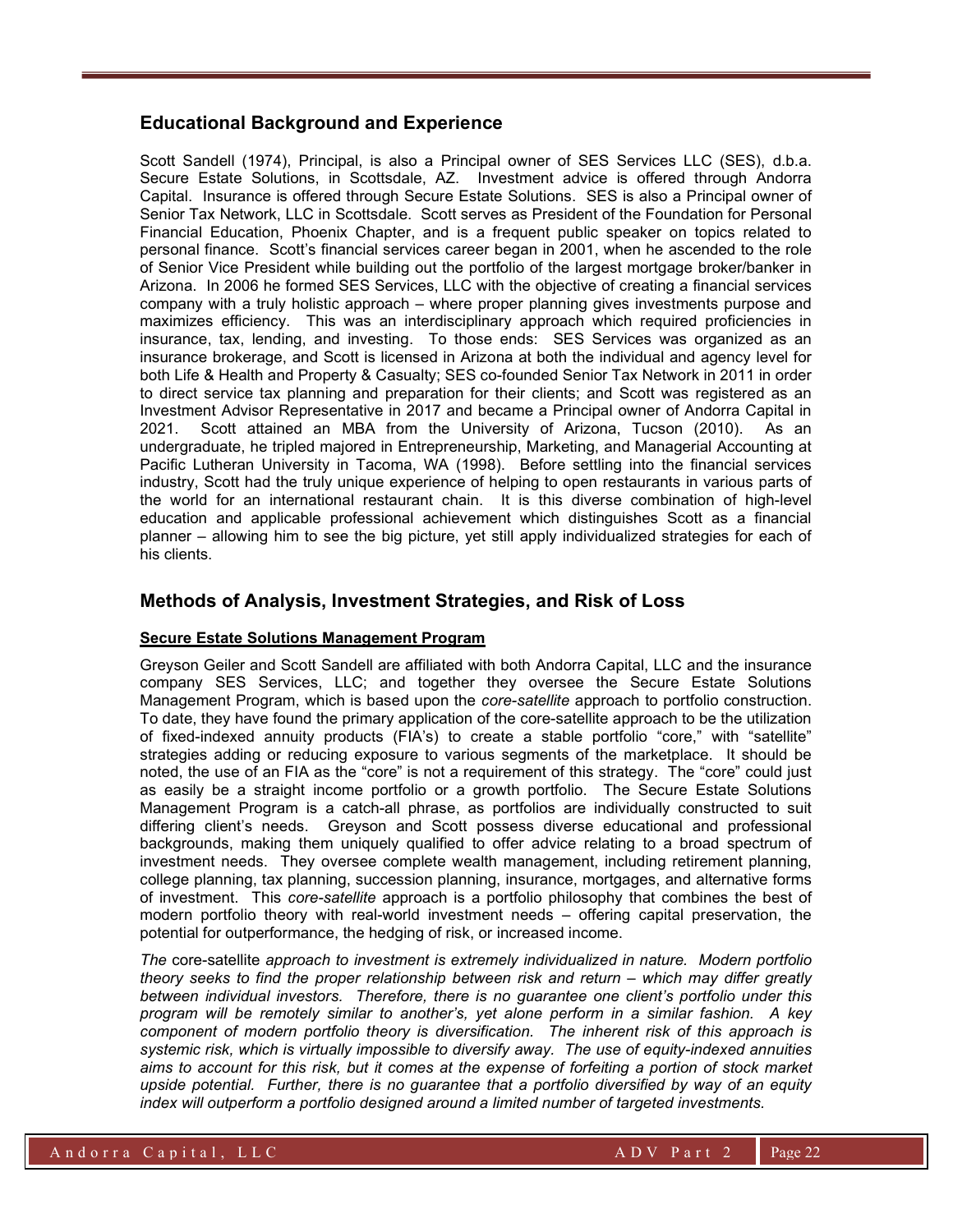## Disciplinary Information

There are no past or present legal or disciplinary actions directed towards Scott Sandell. This includes criminal and civil actions, as well as regulatory/self-regulatory organization proceedings.

## Other Business Activities

Scott Sandell is a principal of an insurance brokerage, SES Services, LLC in Scottsdale, AZ. Scott holds both individual and agency level insurance licenses in Life & Health and Property & Casualty. SES Services is a principal owner of Senior Tax Network, LLC in Scottsdale.

Insurance is offered through SES Services. Investment advice is offered through Andorra Capital. Andorra Capital does not offer insurance products. However, our Investment Advisor Representatives may also be insurance agents, and as such, may offer insurance products. Andorra Capital is not in a position to pass judgment on insurance products sold by our IAR's. Clients of Andorra are not obligated to buy insurance products from our IAR's.

While Andorra Capital takes seriously our fiduciary responsibility to provide reasonable oversight of our Investment Advisor Representatives, Andorra does not itself hold ownership in any of the SES Services family of companies. Insurance is offered through SES Services, investment advice is offered through Andorra Capital. This separation of business entities is stated in writing on the SES website and in presentation materials and is verbally explained to prospective clients. At all times, our IAR's are expected to act in the best interest of their clients.

## Additional Compensation

As a Principal of Andorra, Scott may share in the profits of the Company.

## Supervision

Andorra Capital's Designated Compliance Officer (DCO), Steve Dietz, reviews client statements quarterly for suspicious activity. Scott does not practice high frequency trading and his approach to investing is considered conservative by the Company. Mr. Dietz plans to make periodic visits and reviews of Scott's office in Arizona. However, there is no specific requirement to visit or review the Arizona office, and since a principal of the company is based there as well and works directly with Scott it may be assumed that Scott is under constant supervision by Andorra Capital.

Mr. Dietz may be reached at (402) 434-2412.

## Requirements for State-Registered Advisors

Scott has not been found liable in any arbitration claims; nor has he been found liable in any civil, self-regulatory organization, or administrative proceedings; nor has he been the subject of a bankruptcy petition.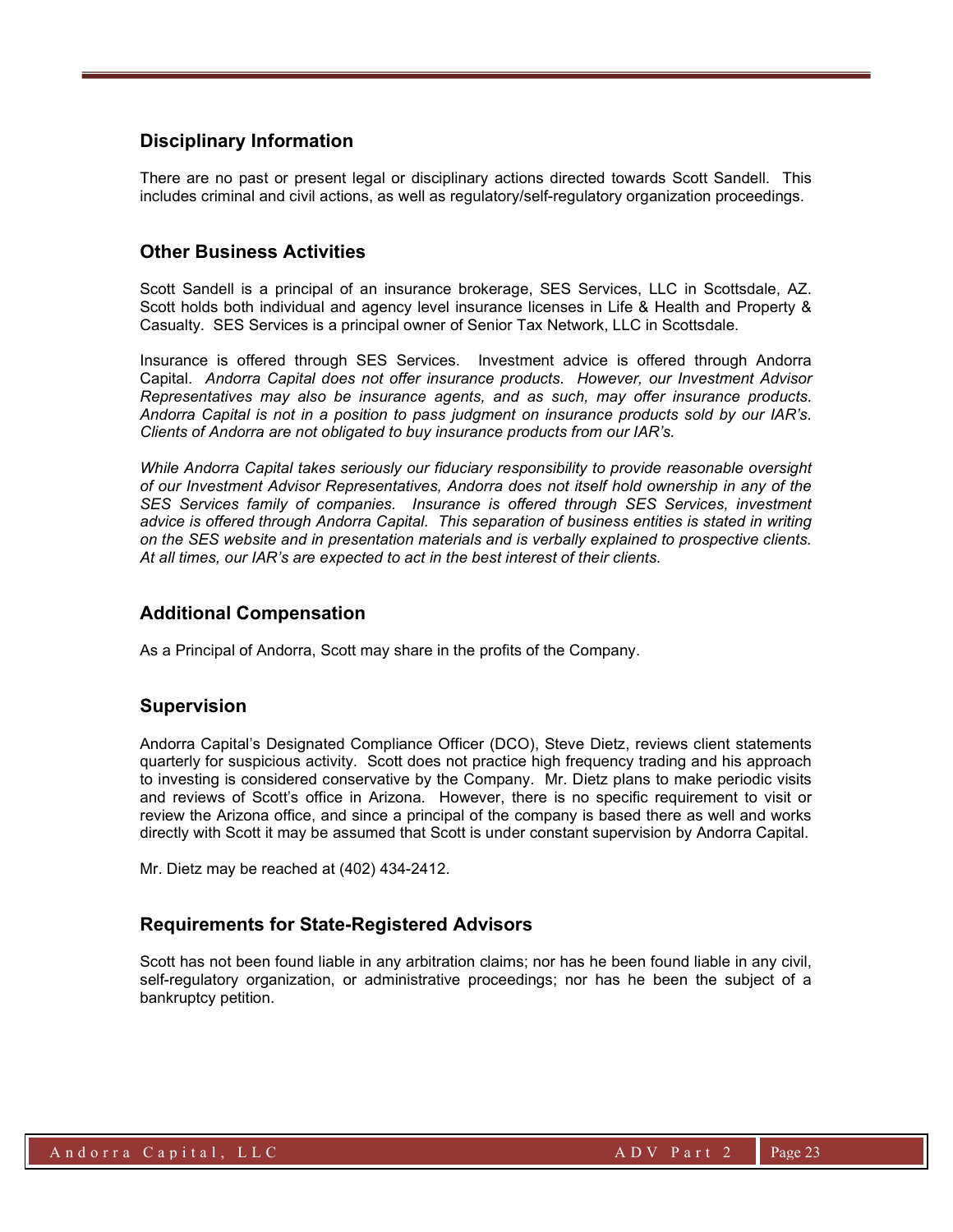## Part 2B – Supplemental Information

This brochure supplement provides information about Ken Beukenhorst that supplements Andorra Capital's firm brochure. You should have received a copy of that brochure. Please contact Steve Dietz at (402) 434-2412 if you did not receive Andorra Capital's brochure or if you have any questions about the contents of this supplement.

Additional information about Ken Beukenhorst is available on the SEC's website at www.adviserinfo.sec.gov.

March 2022

Ken Beukenhorst c/o Andorra Capital 706 N. 129th Street, Suite 115 Omaha, NE 68154

(402) 968-3530

Andorra Capital, LLC 706 N. 129th Street, Suite 115 Omaha, NE 68154

(402) 434-2412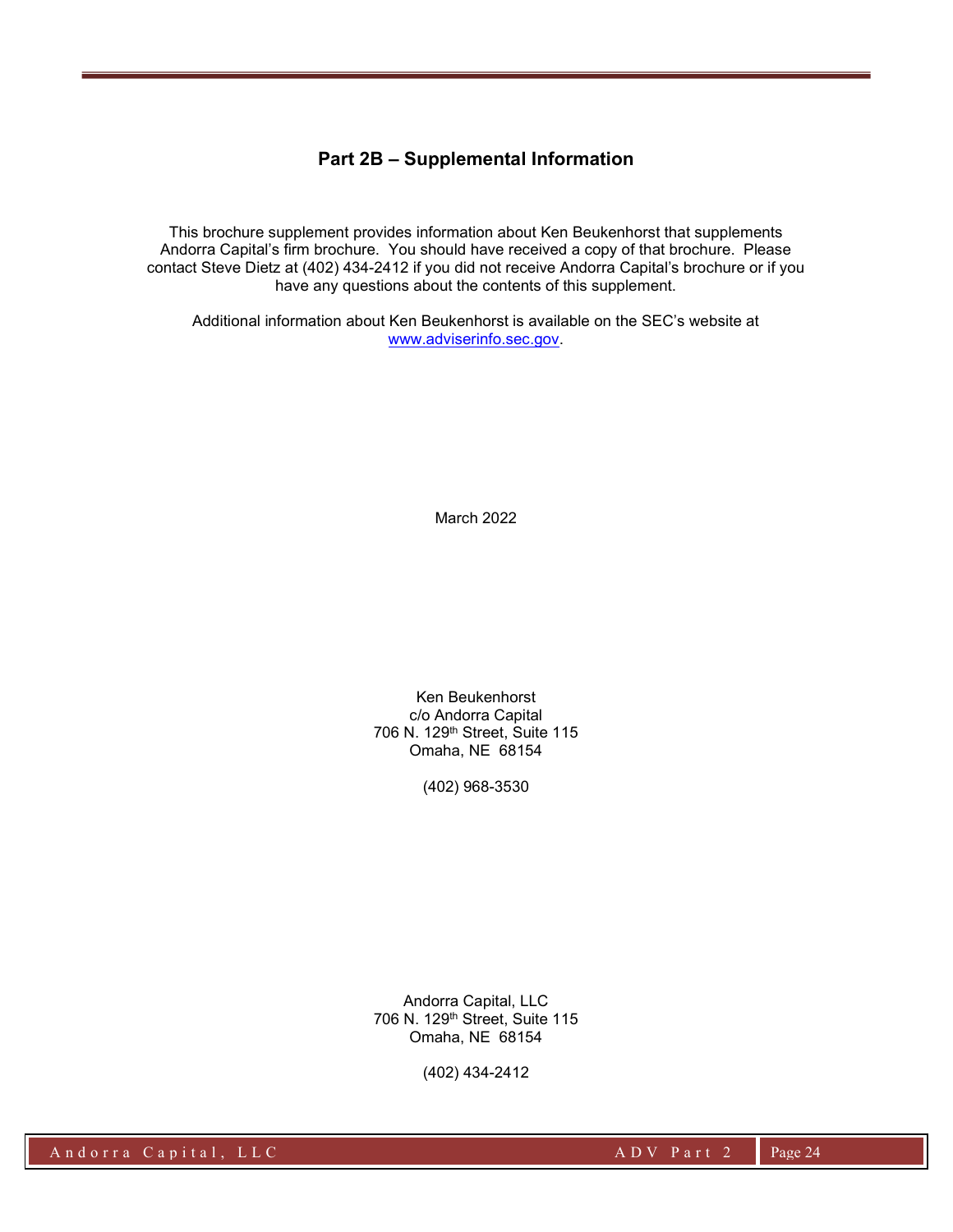#### Educational Background and Experience

Ken Beukenhorst (1974), Advisor Representative, has been the sole-proprietor of Seeing Stars Ticket Exchange in Omaha, NE since 2008. He has been actively managing money in the markets since he was 15 years old. Ken traded equities professionally with Bright Trading (Bright) from 1999-2004, managing their Omaha office during that time. In 2004, Ken placed his investment advisory license with Andorra Capital, raised assets to manage, and began pursuing other entrepreneurial endeavors that he could do in conjunction with his asset management business. Ken attended the University of Nebraska, Omaha on a full Regents Scholarship and earned Bachelor of Science Degrees in both Biology (1997) and Business Administration with an emphasis in Accounting (1999). Ken is an avid hunter and currently serves as the President of Douglas West Pheasants Forever.

## Methods of Analysis, Investment Strategies, and Risk of Loss

Broadly speaking, all of the representatives under Andorra Capital utilize the "core-satellite" view in assessing an investor's needs. For example, the "core" of a portfolio could be built upon income, safety, or growth. From there, the investor may want to add directed investments into more specific "satellites," such as precious metals or biotech stocks.

On a more focused plane, Ken Beukenhorst oversees an actively managed investment program based upon the Dorsey/Wright method of investing in stocks and exchange traded funds. This strategy may be utilized as a free-standing "core" strategy, or as a "satellite" strategy:

#### The Relative Strength Equities Management Program

Ken is a follower of the Dorsey/Wright approach to investing. Dorsey/Wright's method is technical in nature and is based upon point & figure charting techniques. The Dorsey/Wright discipline is considered a "top-down" approach to investing: Identify whether to take an offensive or defensive posture based on broad market indicators, identify which market sectors are in favor, and invest in individual stocks that are the leaders of those sectors.

The most important consideration of this technique is to determine whether to take an offensive or defensive posture in the markets. When on defense, one protects or exits existing positions. When on offense, account assets are deployed. This approach strongly believes that avoiding severe losses is the most important aspect of long-term performance.

Relative Strength plays the next most important role. Buying individual stocks in an oversold sector – where the Relative Strength Index (RSI) has just turned positive on the stock and the RSI is still in oversold territory in a sector that should perform well with the broader market – has shown a higher probability of identifying stocks which will outperform the market as a whole.

Position size is based on standard point & figure chart calculations, risking a maximum of 1% of a client's total equity on any one position. Given a \$100,000 account, if a clear point and figure stop on a position is 5 points away, then the correct position size would be 200 shares. This would theoretically place \$1,000 (or 1% of the account) at risk.

When choosing an individual equity for purchase, this approach looks for those stocks which exhibit at least a 1:2 risk to reward ratio. Given the above example, the equity with a 5 point stop loss would need at least a 10 point upside target to be considered for purchase. Upside targets are calculated through an internal proprietary formula based on point & figure "fundamentals." It is important to note that a larger risk reward ratio is not necessarily a good thing as it often implies that the stop-loss point is too close to allow the equity to perform within the daily ebb and flow of the market.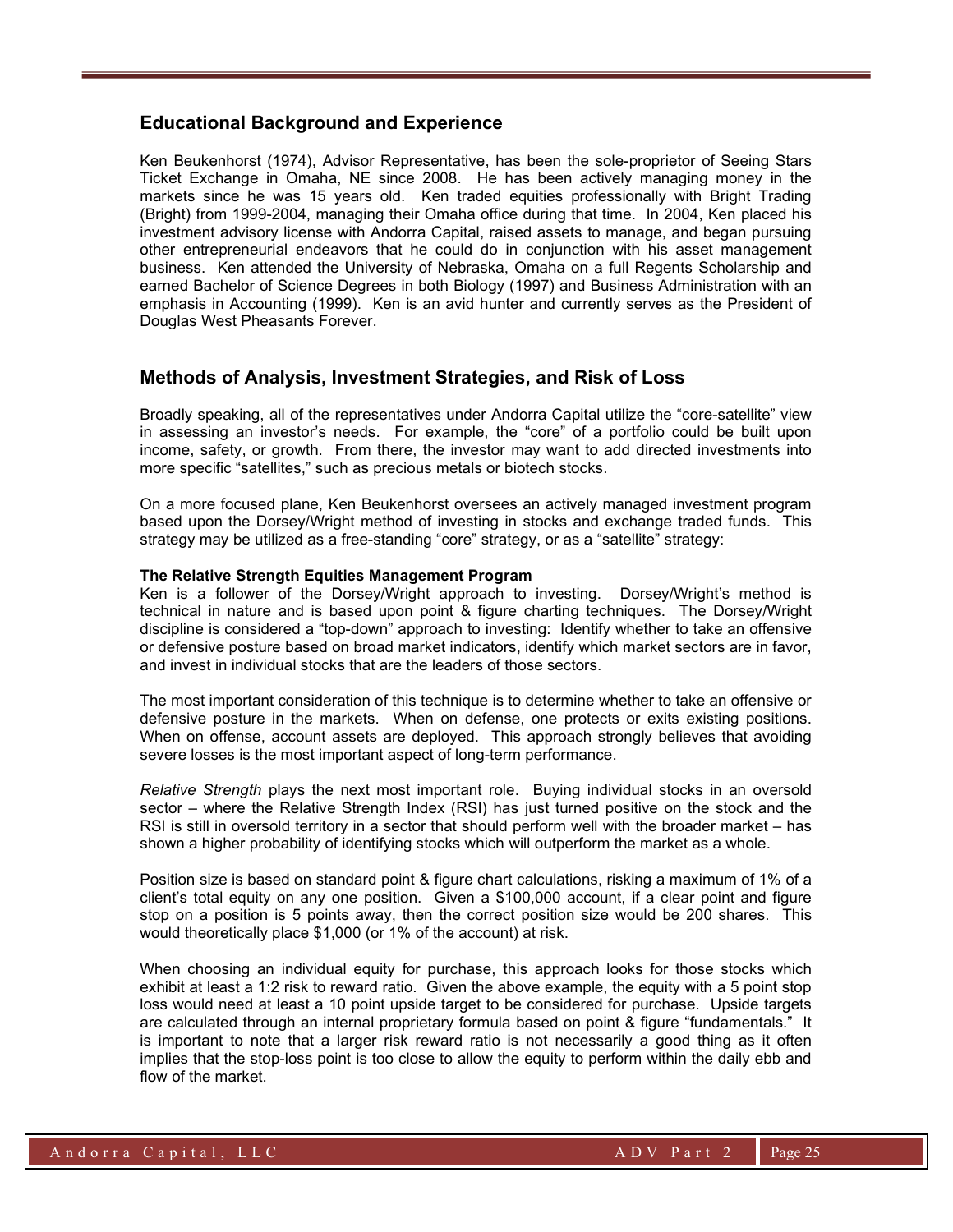Ken may apply this strategy as a stand-alone portfolio, or run it as a diversification "satellite" to a more passive "core" portfolio.

The Dorsey/Wright approach to investing is conceptual in nature. There is no guarantee that Ken's application of the method will match any other investor's application of similar approach. Further, one of the inherent risks of technical analysis is that market prices may fail to reach the measured objective of any specific technical approach.

## Disciplinary Information

Within the past 10 years, there are no past or present legal or disciplinary actions directed towards Ken Beukenhorst. This includes criminal and civil actions, as well as regulatory/selfregulatory organization proceedings.

## Other Business Activities

Ken is the sole-proprietor of Seeing Stars Ticket Exchange in Omaha, NE. Andorra Capital does not find this business activity to be in any conflict of interest with Ken's involvement with our Company or the financial industry at large.

## Additional Compensation

At this time there are no programs in place where Ken could receive additional compensation above and beyond his contracted payout structure related to client fees.

#### Supervision

Andorra Capital's Designated Compliance Officer (DCO), Steve Dietz, reviews client statements at least quarterly for suspicious activity. Ken does not practice high-frequency trading techniques, and his approach is considered by the Company to be fairly conservative. Mr. Dietz visits with Ken frequently regarding both the trading of Ken's clients and other matters related to the advisory services of Andorra Capital.

Mr. Dietz may be reached at (402) 434-2412.

## Requirements for State-Registered Advisors

Ken has not been found liable in any arbitration claims; nor has he been found liable in any civil, self-regulatory organization, or administrative proceedings; nor has he been the subject of a bankruptcy petition.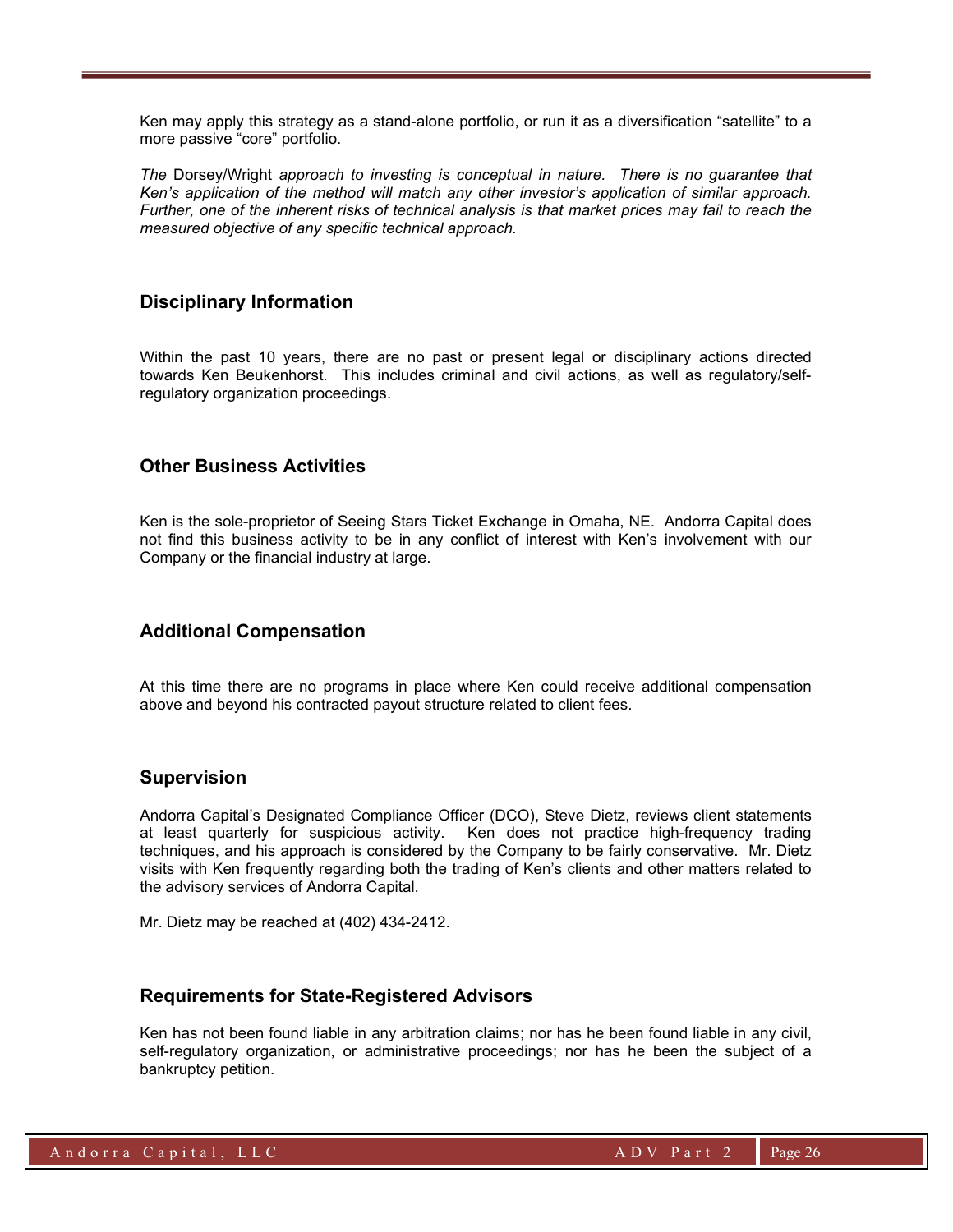## Part 2B – Supplemental Information

This brochure supplement provides information about Steve Dietz that supplements Andorra Capital's firm brochure. You should have received a copy of that brochure. Please contact Steve Dietz at (402) 434-2412 if you did not receive Andorra Capital's brochure or if you have any questions about the contents of this supplement.

> Additional information about Steve Dietz is available on the SEC's website at www.adviserinfo.sec.gov.

> > March 2022

Steve Dietz c/o Andorra Capital 706 N. 129th Street, Suite 115 Omaha, NE 68154

(402) 434-2412

Andorra Capital, LLC 706 N. 129th Street, Suite 115 Omaha, NE 68154

(402) 434-2412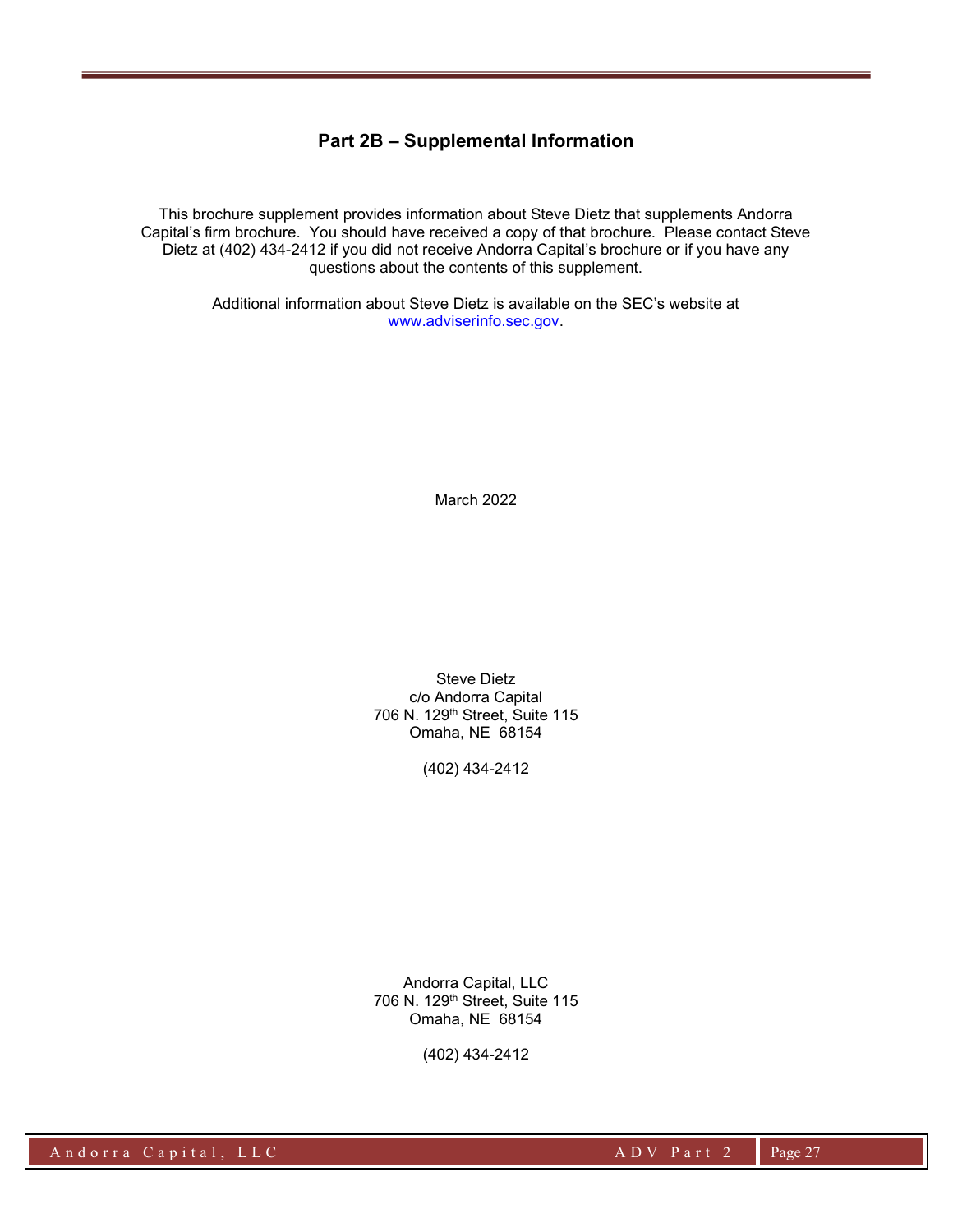### Educational Background and Experience

Steve Dietz (1971), Principal and Designated Compliance Officer, is concurrently a farm risk management consultant, futures market analyst, broker, and trader with David Fiala, Ltd. d.b.a. FuturesOne in Lincoln, NE. He has been handling business through FuturesOne since 2003. To date, Steve has been primarily responsible for compliance and back-office support for Andorra Capital. Steve has completed his Life and Annuity insurance exam and will likely become more involved in handling customer business, so his profile is being included in this supplement.

From 2003-2007, through Andorra, Steve served as a managing member, trader, and Chief Compliance Officer of Seeker Fund, LLC – a Regulation D private investment fund and registered commodity pool. Steve had been a proprietary trader with Bright Trading from 1999-2005, specializing in merger & acquisition risk-arbitrage. He was a Senior Broker and Junior Grains Analyst for Alaron Trading in Chicago from 1997-99. From 1996-97 he was a trading assistant for Keystone Trading's market-makers in the currency options and Eurodollar trading pits on the floors of the Chicago Mercantile Exchange (CME). From 1995-96 he was a trading floor clerk for Dean Witter Reynolds at the CME. Steve went to Chicago upon graduating college after being accepted into the CME's Agricultural Brokerage Training Program, which included six months of intensive market analysis training and trading floor experience. Steve was a Regent's Scholar to the University of Nebraska, Lincoln and an Innocents Honoree. He graduated with a Bachelor's Degree of Fine Arts (Art History), with minors in Mathematics, Agricultural Economics, Business, and Applied Art (1994).

## Methods of Analysis, Investment Strategies, and Risk of Loss

Broadly speaking, all of the representatives under Andorra Capital utilize the "core-satellite" view in assessing an investor's needs. For example, the "core" of a portfolio could be built upon income, safety, or growth. From there, the investor may want to add directed investments into more specific "satellites," such as precious metals or biotech stocks. While Steve is currently getting set up to offer life insurance and annuities in the state of Nebraska, it should be noted that these products are not a requirement of the core-satellite strategy. Further, a "core-satellite" investment program is a catch-all phrase. Portfolios are individually constructed to suit differing client's needs. This core-satellite approach is a portfolio philosophy that combines the best of modern portfolio theory with real-world investment needs – offering capital preservation, the potential for outperformance, the hedging of risk, or increased income.

The Core-Satellite approach to investment is extremely individualized in nature. Modern portfolio theory seeks to find the proper relationship between risk and return – which may differ greatly between individual investors. Therefore, there is no guarantee one client's portfolio under this program will be remotely similar to another's, yet alone perform in a similar fashion. A key component of modern portfolio theory is diversification. The inherent risk of this approach is systemic risk, which is virtually impossible to diversify away. The use of equity-indexed annuities aims to account for this risk, but it comes at the expense of forfeiting a portion of stock market upside potential. Further, there is no guarantee that a portfolio diversified by way of an equity index will outperform a portfolio designed around a limited number of targeted investments.

## Disciplinary Information

Within the past 10 years, there are no past or present legal or disciplinary actions directed towards Steve Dietz. This includes criminal and civil actions, as well as regulatory/self-regulatory organization proceedings.